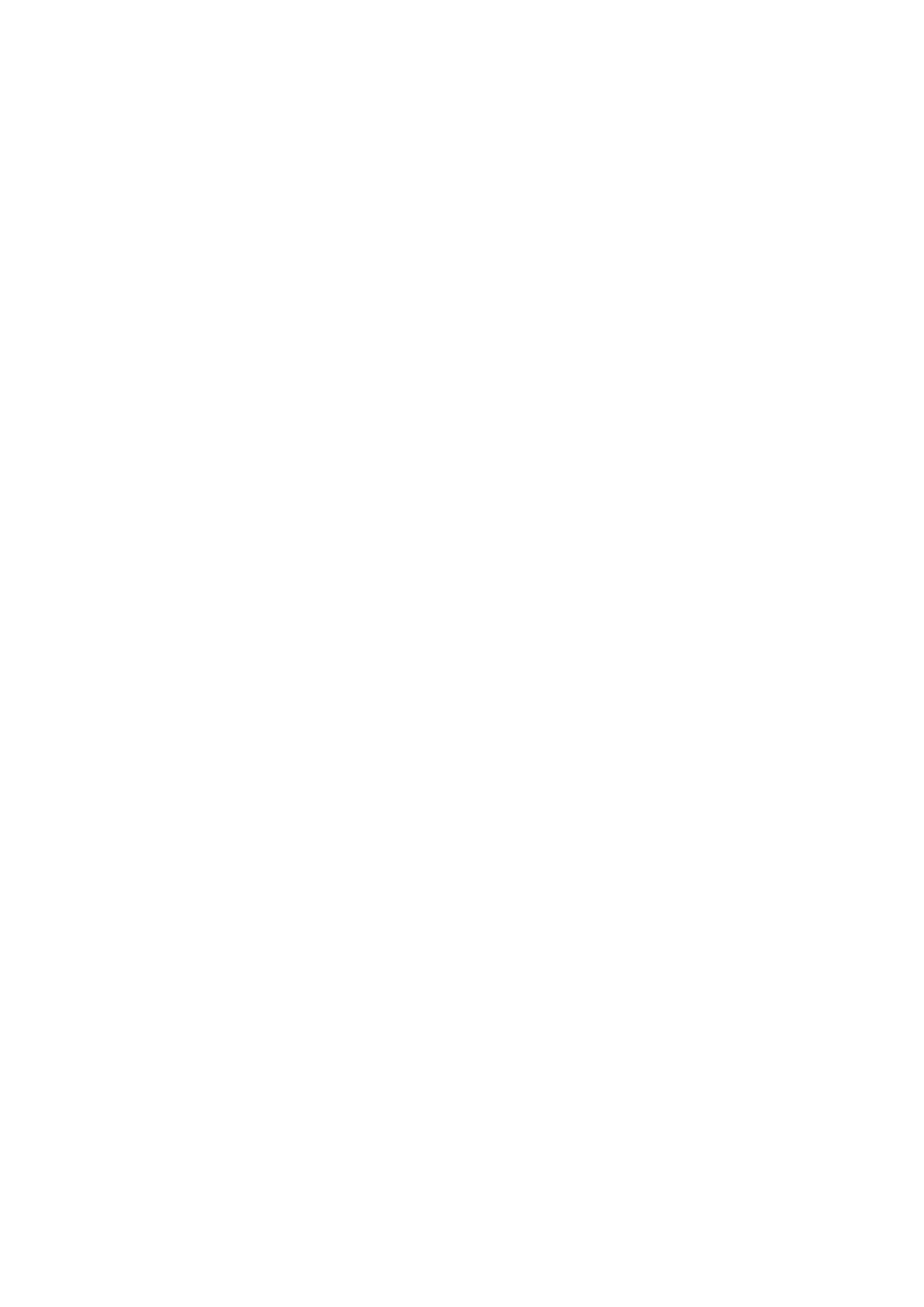### Stations of the Cross

The following is a set of meditations, scripture and prayers, which recall Jesus' final journey towards the Cross, his death and what it might mean to pray that journey in the world and for the world today. YOU CAN USE ALL OR PART OF THE MATERIAL IN THIS BOOKLET, The images are all drawings by Eric Gill and are available in many places online.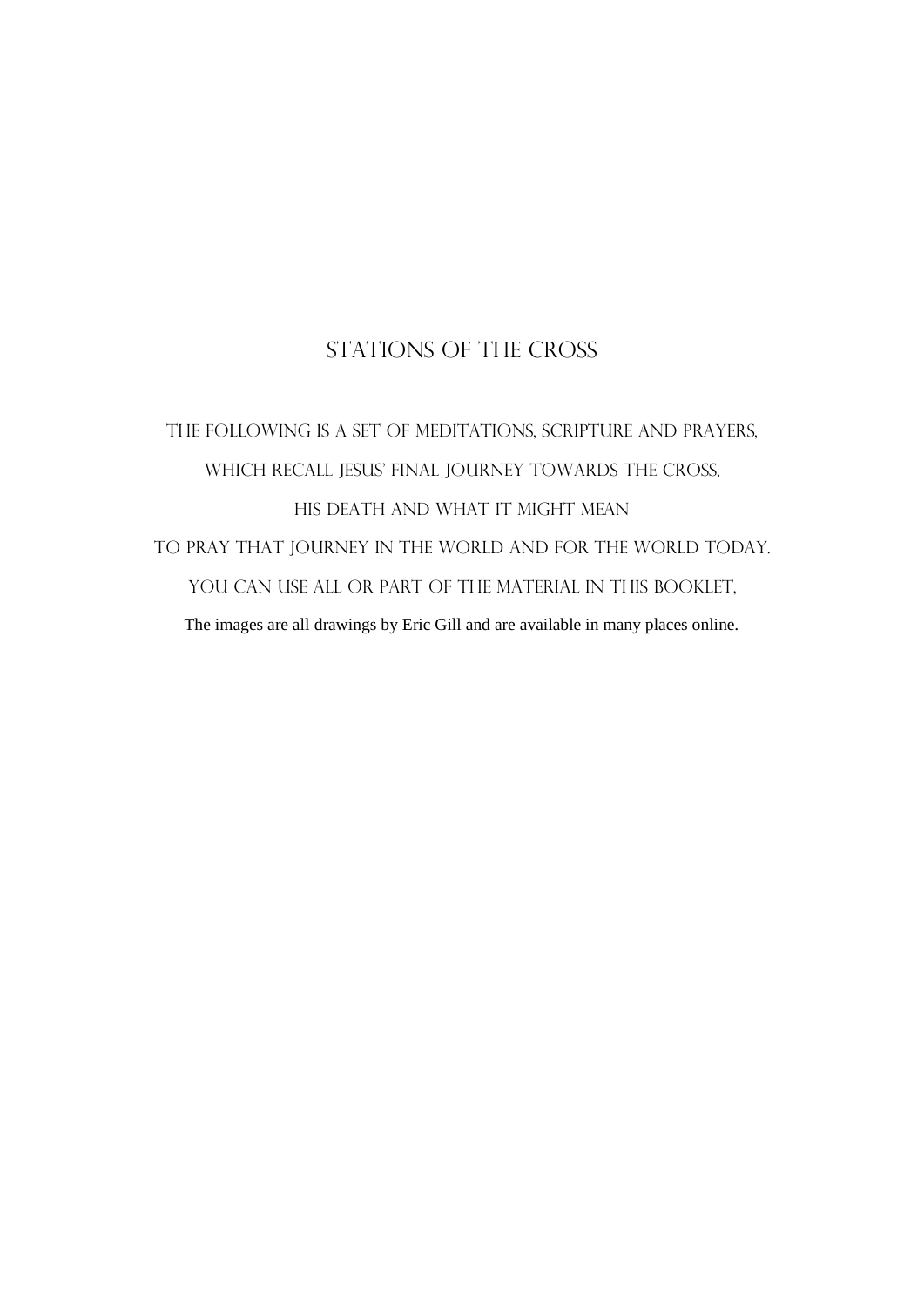The First Station:



*'Then what should I do with Jesus who is called Messiah?' All of them said 'Let him be crucified' (Matthew 27:22)*

The path is set. Pilate has washed his hands. He doesn't understand you he is afraid. Your strength frightened him Your silence unnerved him Your humility Your peace as you drank deeply of the source of your power. You are God's Son, yet the world still has you on trial. The world does not understand you either nor your power or peace.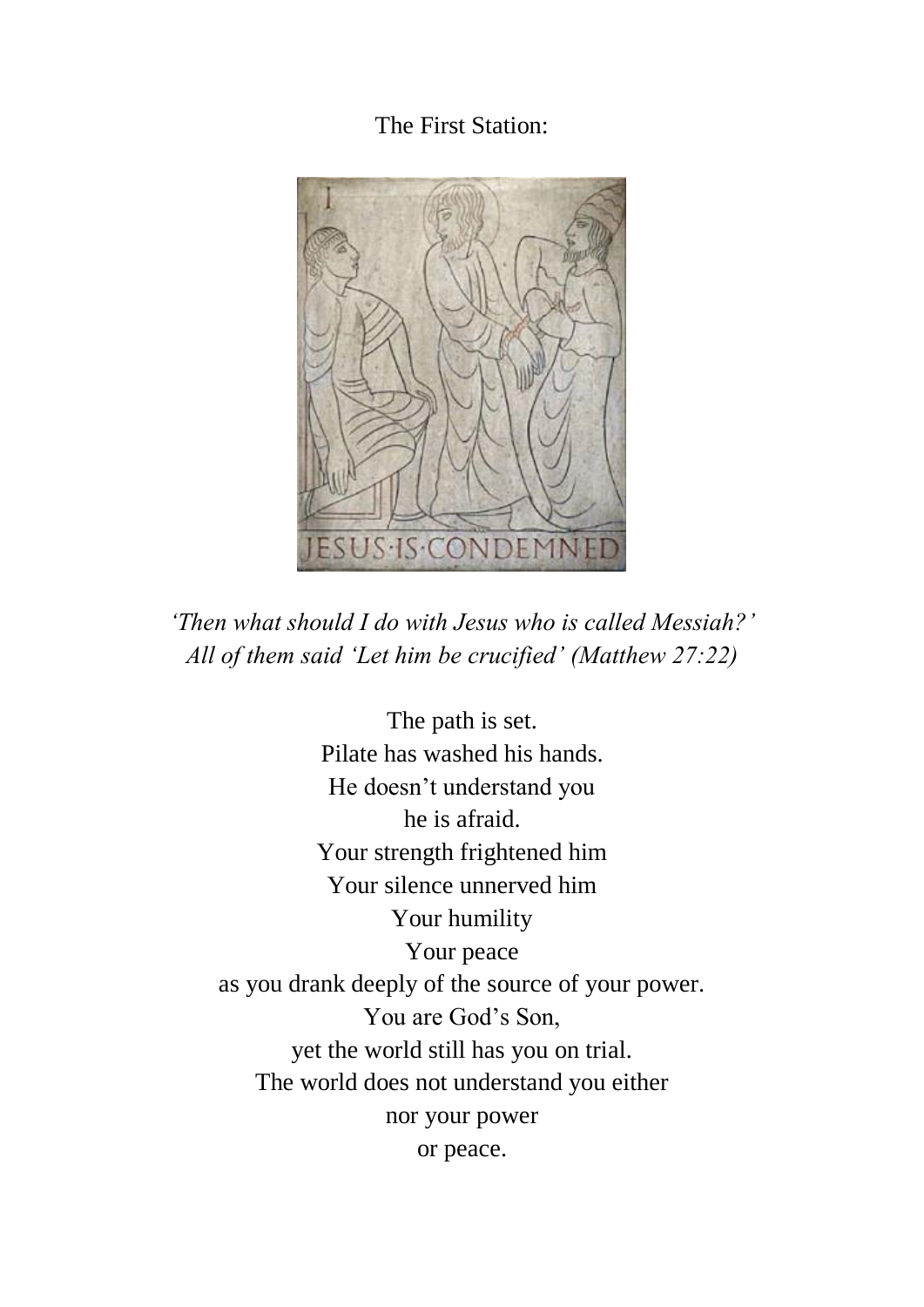Your Kingdom is not determined by worldly values; the hunger for power the need for just another million, the desire for celebrity, the cult of self. If the world asks anything it is, 'why is it like this? What are you going to do about it? Don't just stand there silently.' Silent Jesus, give us the grace to stand tall in the face of the ridicule of the world. Give us strength not to bend to worldly glory.

\*\*\*

We pray for all those who suffer injustice. For those who are persecuted for their faith. For those victimised because they are different, For those displaced by war, earthquake or famine. We pray for all prisoners For asylum seekers For those imprisoned by their own mind. For those who seek justice through our courts. And we pray for those whose lives are so dysfunctional They cannot stay out of prison. We pray for those bullied and badgered by unfair systems, And those who live under the tyranny of cruel regimes. In your silence Lord, give us the voice to speak for the voiceless The courage to reach out where we see injustice. Amen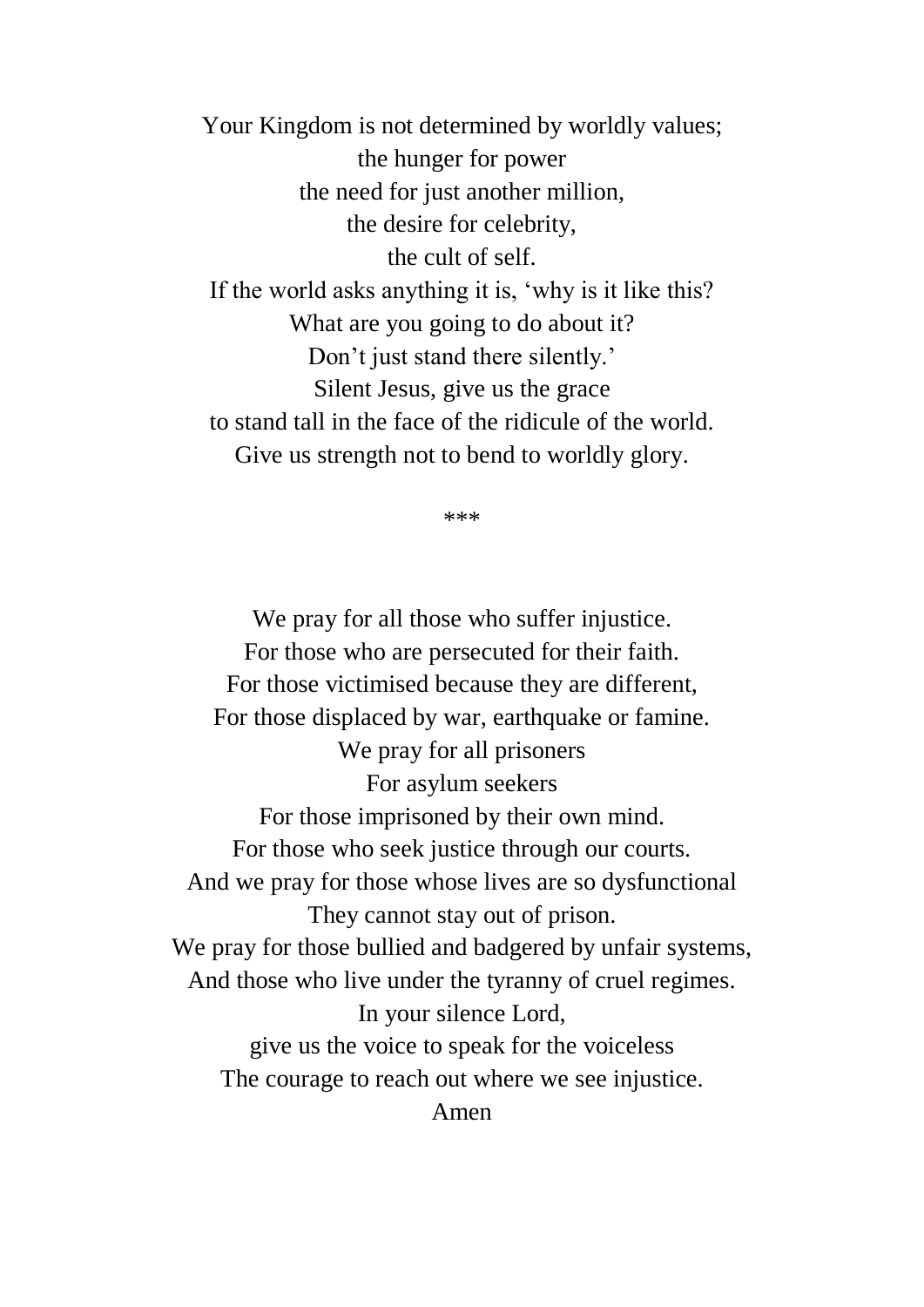# The Second Station:



*The soldiers mocked him, saying, 'Hail King of the Jews!' They spat on him and mocked him and led him away to be crucified. (Matthew 27: 29-31)*

> Your body is torn and bleeding, Weary and worn; Thorns driven deep into your head. What more humiliation can be heaped upon you? Ah the cross! It lies heavily on your shoulder. You carry the weight of the world. Humankind's inhumanity, Greed and hunger for power. War and violence, Sorrow, Poverty, Systems of injustice, The rich keep on getting richer and the poor? Ah, we will have them with us always. But not you. Your path is set.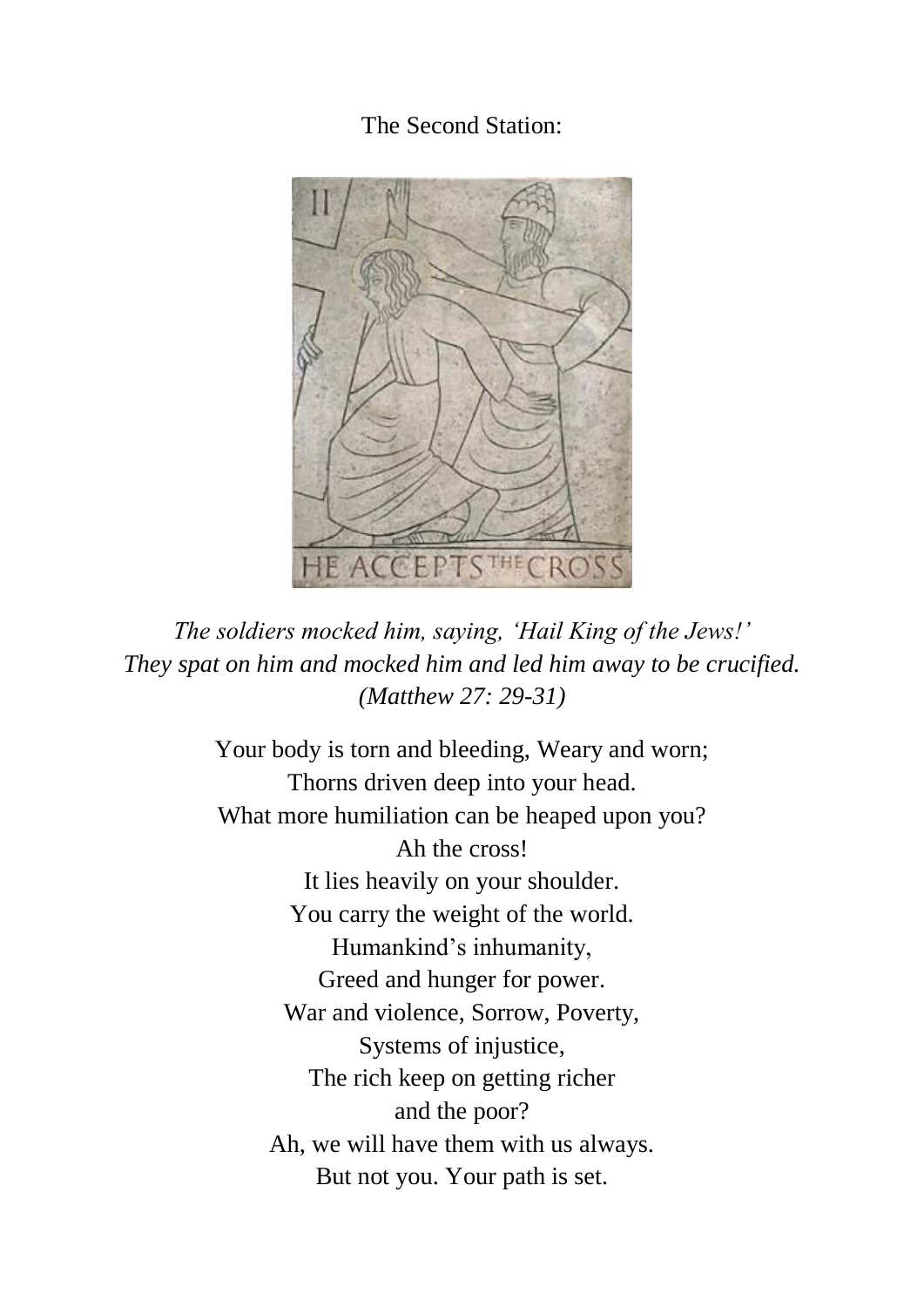We pray for those who are weighed down with trouble. For those who are crushed by the world, For those who cannot negotiate the systems, for those who do not get a fair start. For those dealt an unfair hand. For those who are powerless, disabled, alone. The homeless, The friendless, The addicted, The unemployed, The hopeless. Give us compassion that we may support the heavy hearted, befriend the friendless And bring your hope. Amen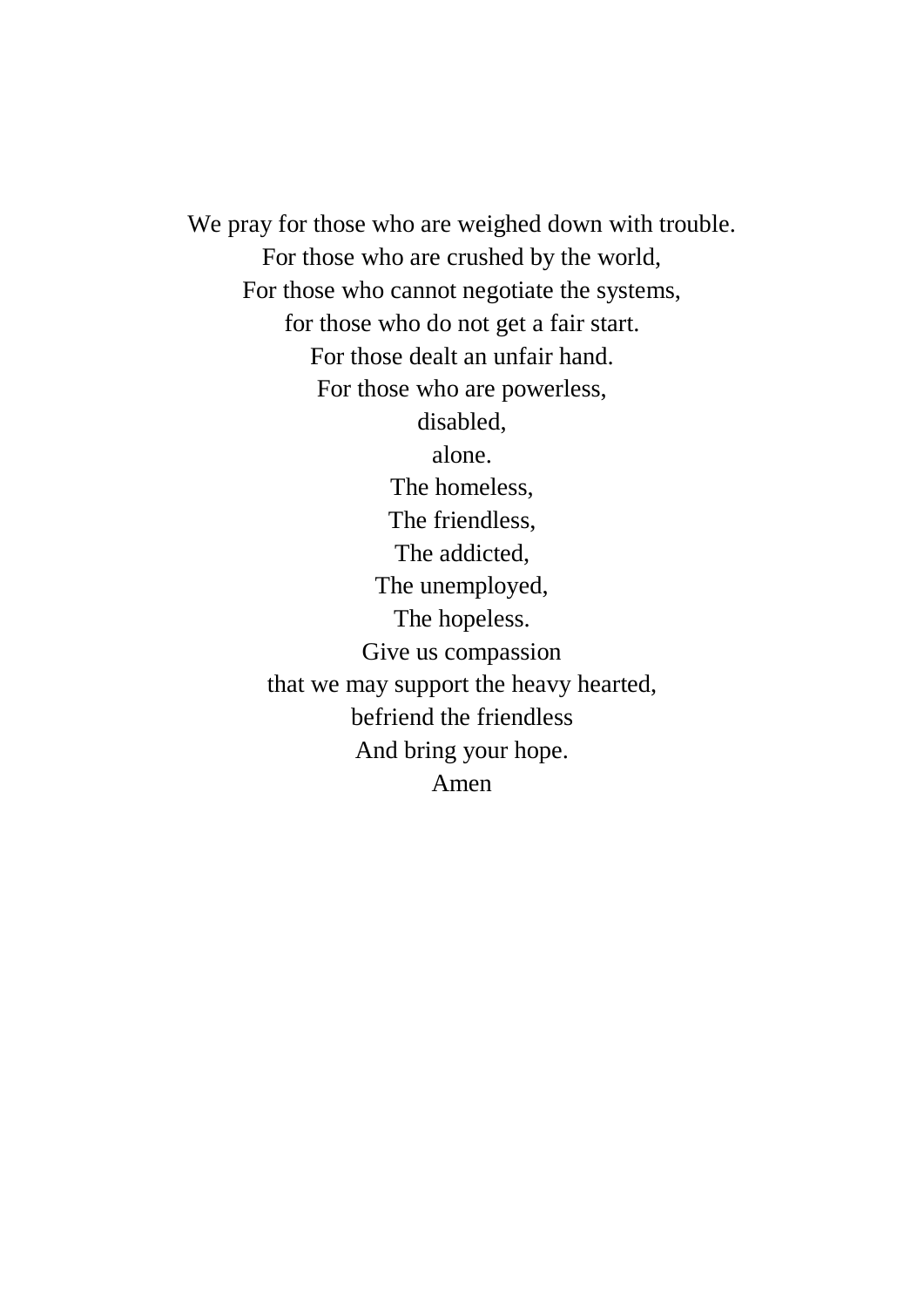The Third Station:



*He was wounded for our transgressions, crushed for our iniquities; upon him was the punishment that made us whole. (Isaiah 53:5)*

You stumble under the weight. Your legs are tired You are already exhausted and there is still far to go. You haul yourself back up and stumble on. Your blood stains the dust. The jeering crowd bay for more. Your Kingdom is not of this world and nor is your strength. In this world we are not permitted to fall or fail. Success is all. We may not be weak, We may not give up.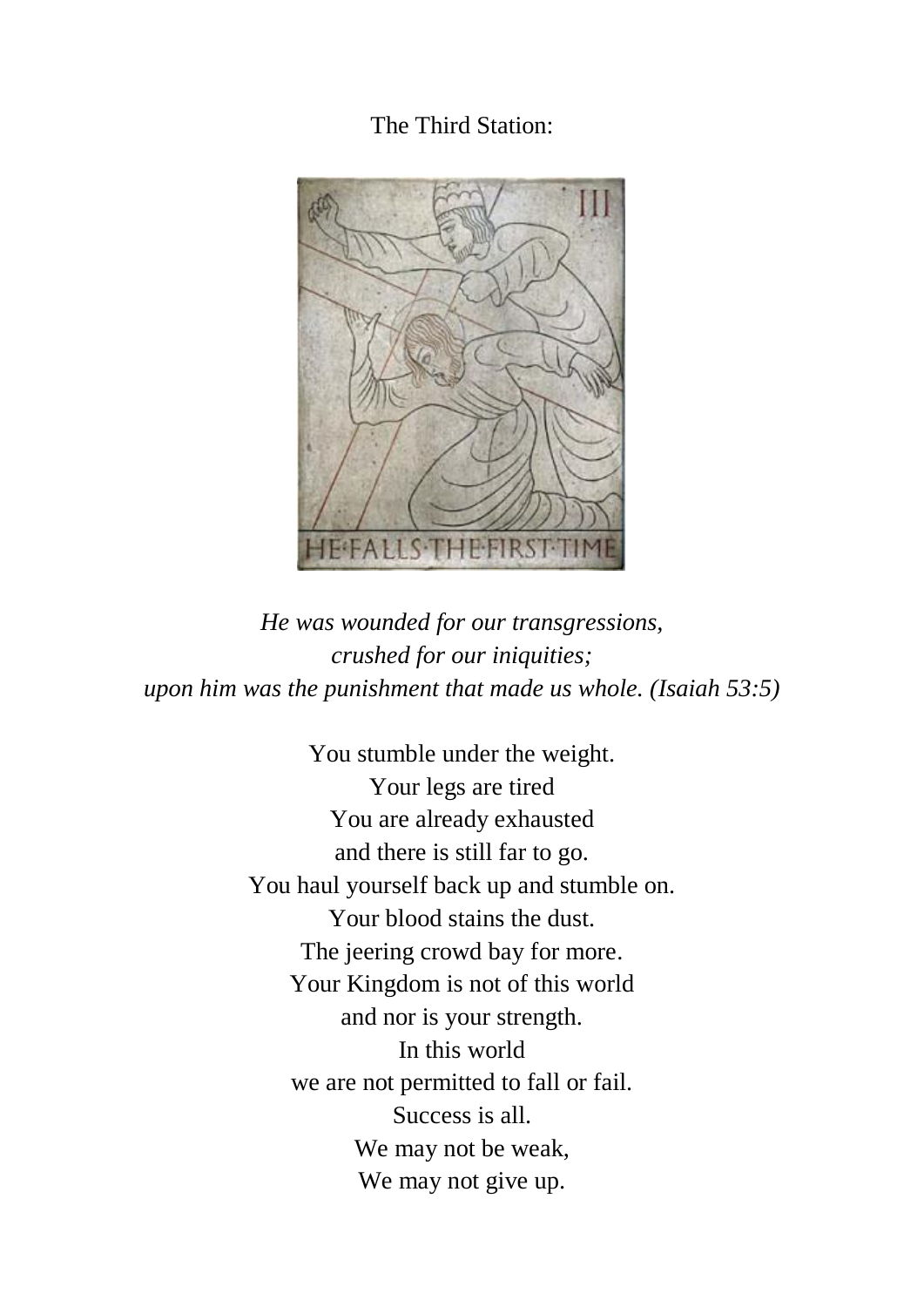We pray for those who have fallen. Those for whom the demands of the world have proved too much. Those who have failed to find work, Whose relationships have failed, Whose attempts at life have failed. We pray for those many failures we have endured, The many things we have failed to do, The things we failed to say. Give to us all the strength, the courage and hope to get up and try again. To know that even when we fail your love does not fail us. Amen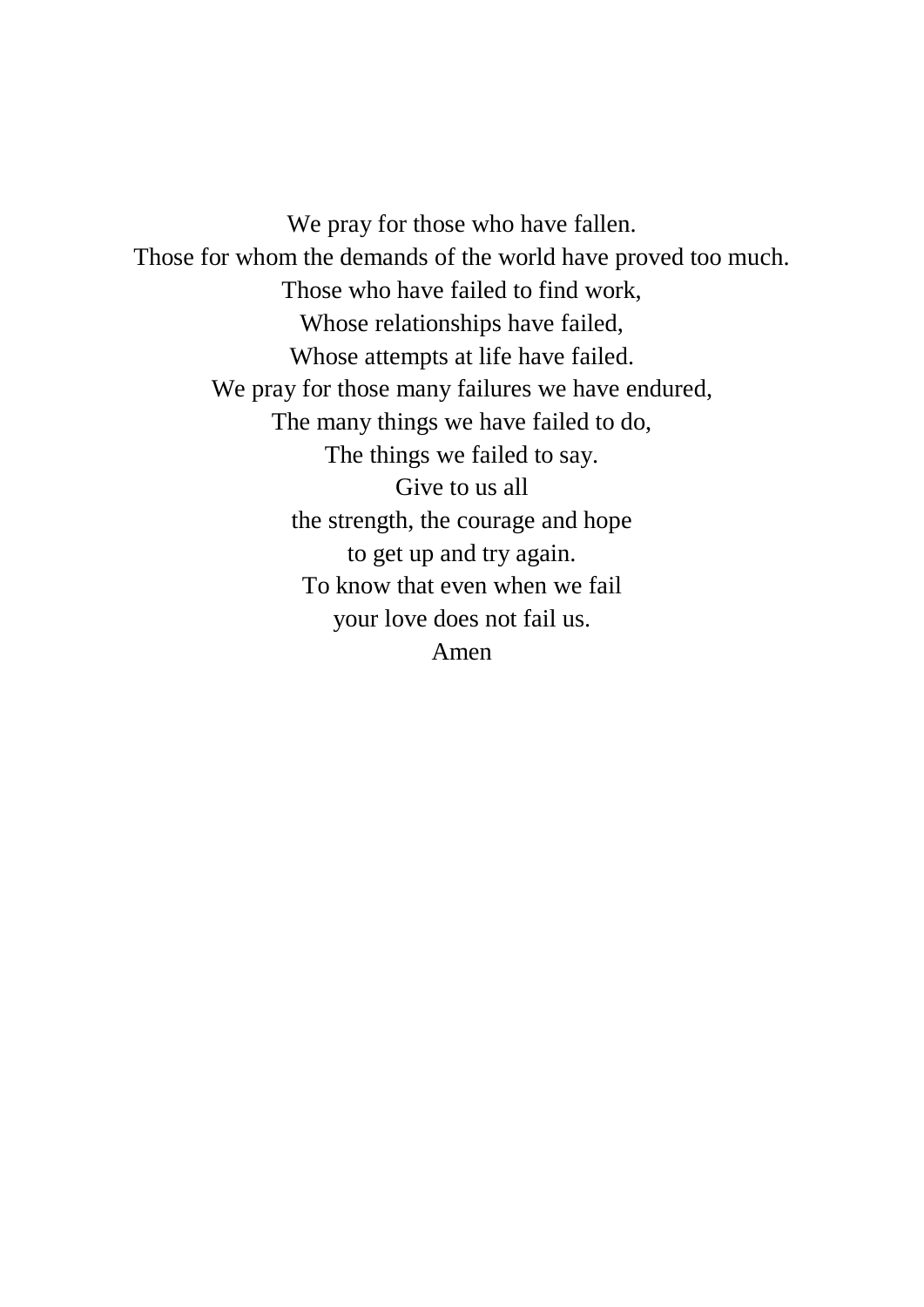# The Fourth Station:



*This child is destined for the falling and the rising of many in Israel, and to be a sign that will be opposed … and a sword will pierce your own soul too. (Luke 2:34-35)*

Ah, She is here.

She who was there at the start, who felt the first fluttering of the Holy Spirit As you were encased in flesh inside her womb. She who bore you out into this world In blood and water in a lonely stable. She who the old man told, 'A sword shall pierce your soul.' Your suffering causes her agony and her pain is your pain too.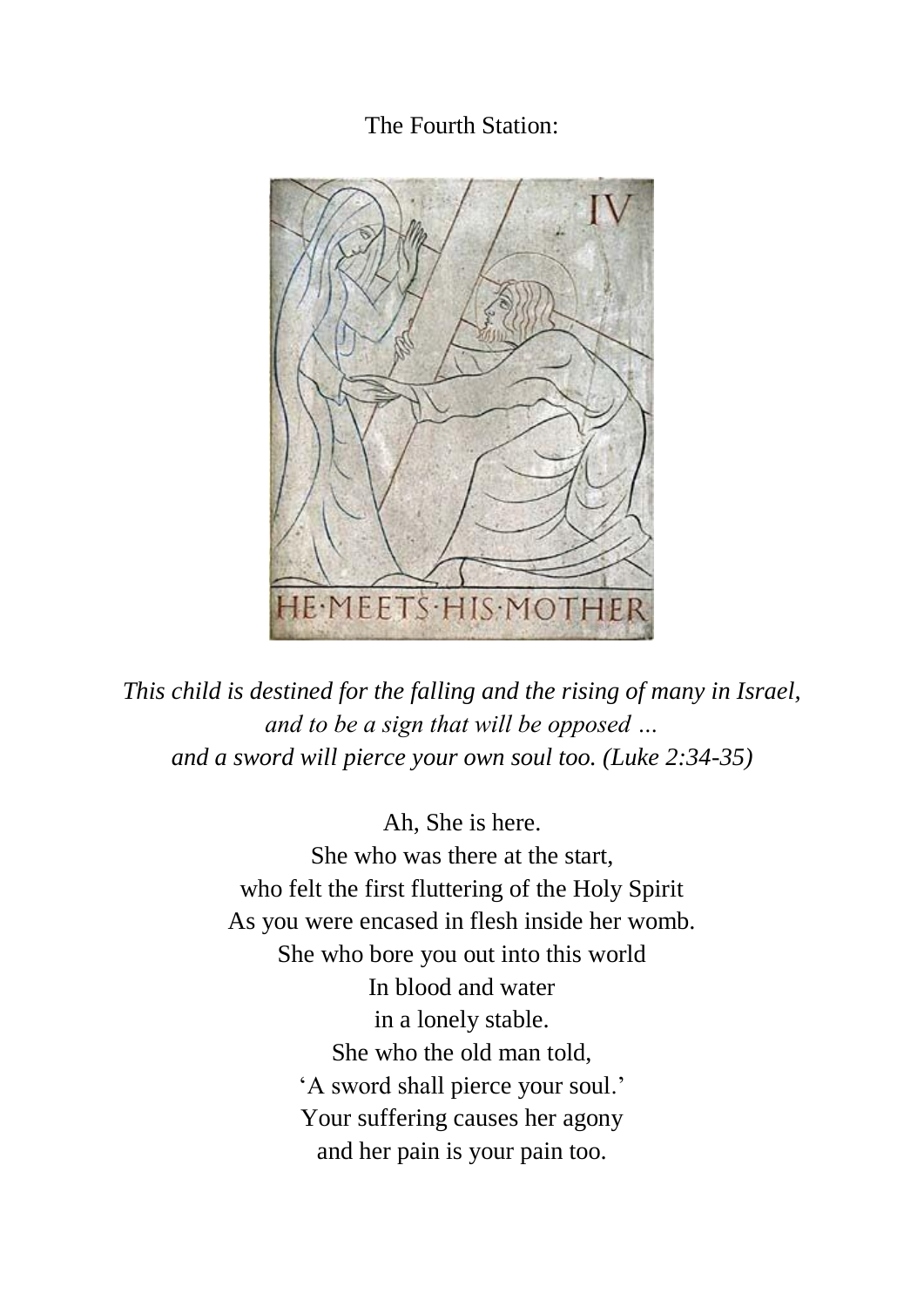She moves towards you with her arms outstretched Her face swollen with tears and unbounded grief. She touches your lips with the tenderness of a lover. They are cracked and dry bloody, caked with dust. Are you thirsty yet? \*\*\*

We pray for Families of every shape and size giving thanks for those families which provide love and understanding for all members. We pray for single parents and those parents without support. For parents who care for children with disabilities, with learning difficulties or anxieties. For unhappy parents For unhappy children. For families where relationships are broken down. For children separated from their parents and for parents separated from their children. For parents who cannot provide for their children and families who live in fear in war zones or areas of conflict. For parents who have lost children and for children who have lost parents. We ask that they may know something of your love and peace. We give thanks for our own families and pray that we may not take one another for granted. Amen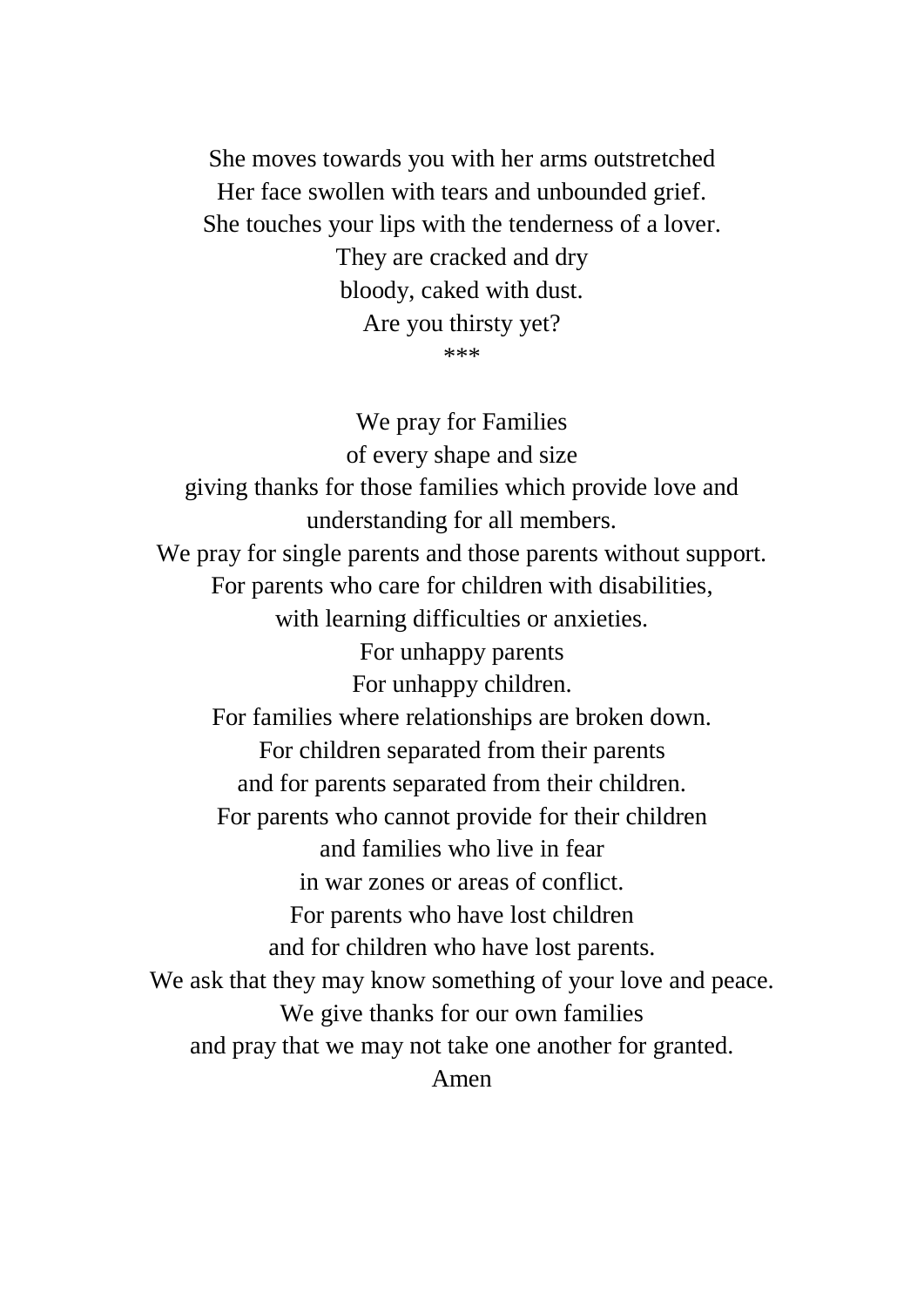# The Fifth Station:



*If any want to become my followers, let them deny themselves and take up their cross and follow me. (Matthew 16:24)*

He appears from the crowd. Pushed by some unseen hands. He is dark – not from these parts. A Cyrenean, perhaps. He is tall and muscular He hesitates. His eyes meet yours and there is an almost imperceptible sign between you. You stop and lower your eyes and he walks towards you. He lifts the cross from your shoulder. and bears its weight.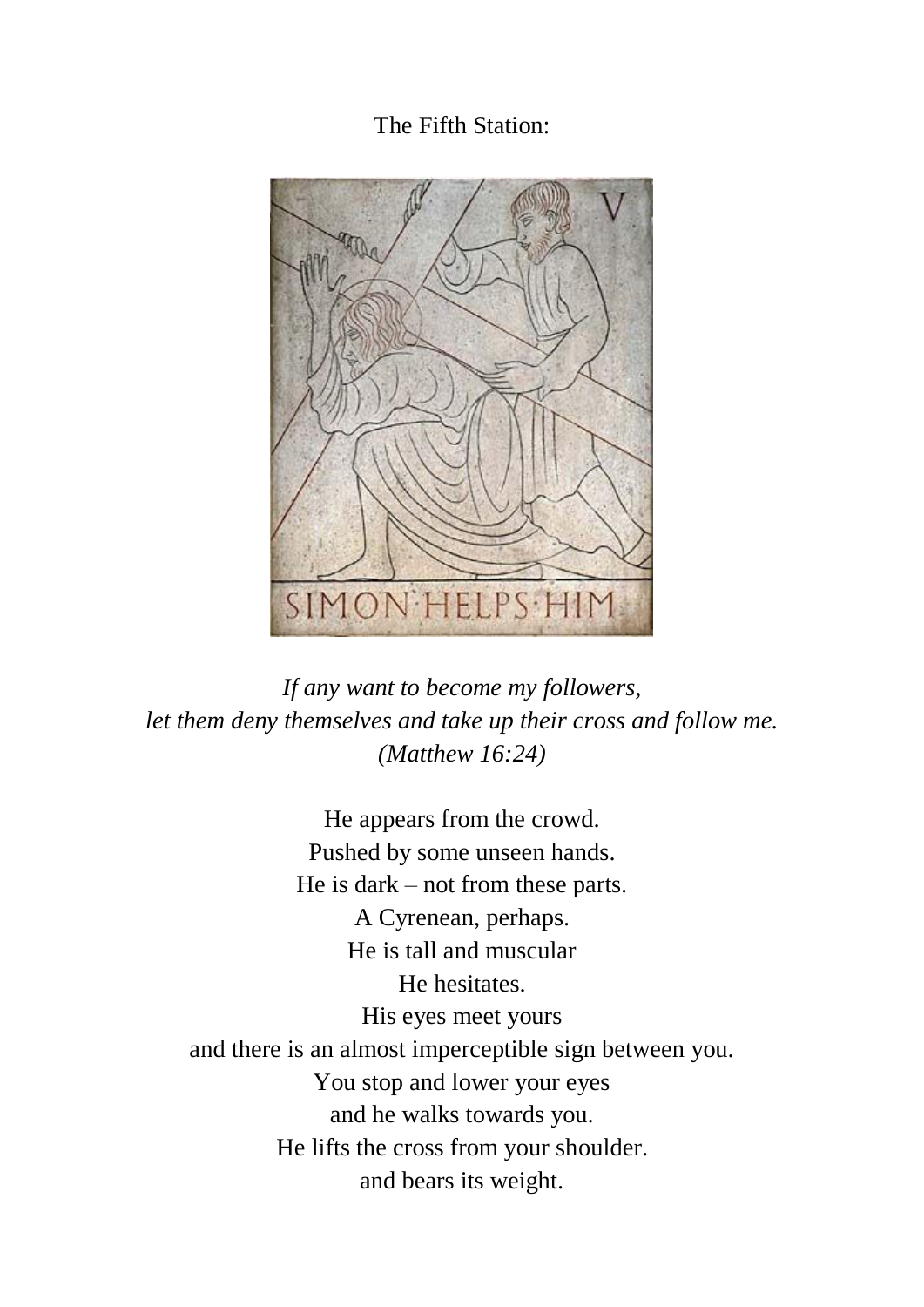His lips tighten, his eyes fixed ahead. He is defiant, determined. And you? Your face is filled with gratitude, relief … and love. You plant your shoulder again against the wood and with renewed strength You move forward together. He is another who knows not what he is doing

\*\*\*

We pray for all those who bear another's load. For those who quietly care for their loved ones when they are sick or frail; For those who worry about friends or family, For those who listen, those who hold on to the pain of another. Give strength to those who are exhausted; those caring for patients in hospitals, those traumatised by not being able to stop the wave upon wave of death and suffering. We pray that they will know your presence alongside them and feel you take the weight of their burden That you will lighten their load. We pray too, for the courage to step out and help those we see struggling. That we can listen and labour and love for the sake of another. Amen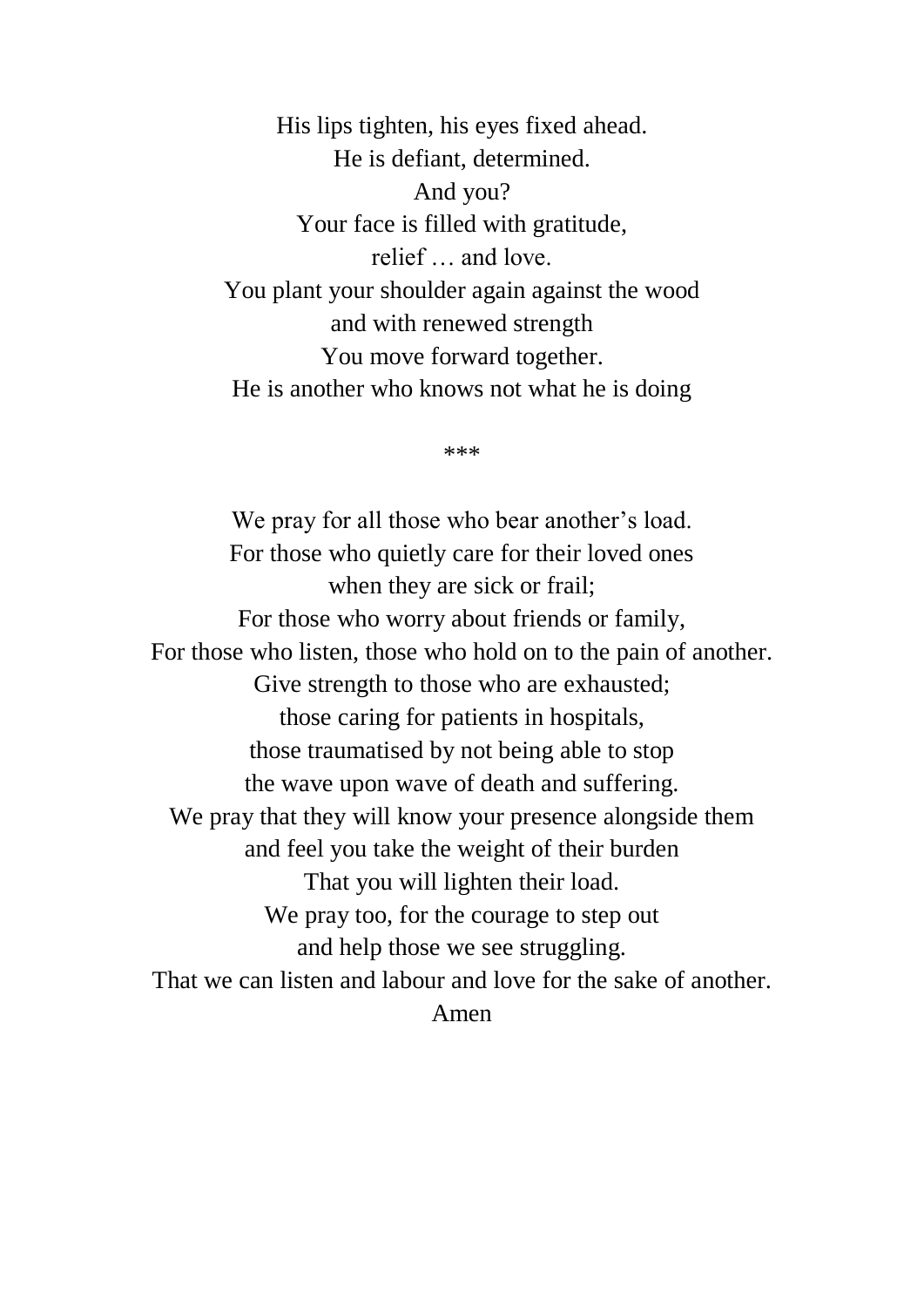# The sixth station



*My heart says to you, 'Your face, Lord, do I seek'. Hide not your face from me. (Psalm 27:8-9)*

From the baying crowd comes a woman her face contorted with compassion. She cannot bear your pain though she bears her own grief openly before your tormentors. She comes close to you; close enough to trace each bead of sweat upon your brow, the gobbets of ignorant phlegm spat into your beard, and blood, drying in the sun. She removes her veil. She is exposed, vulnerable. Tumbling black curls fall across her shoulders, and the crowd falls into silence.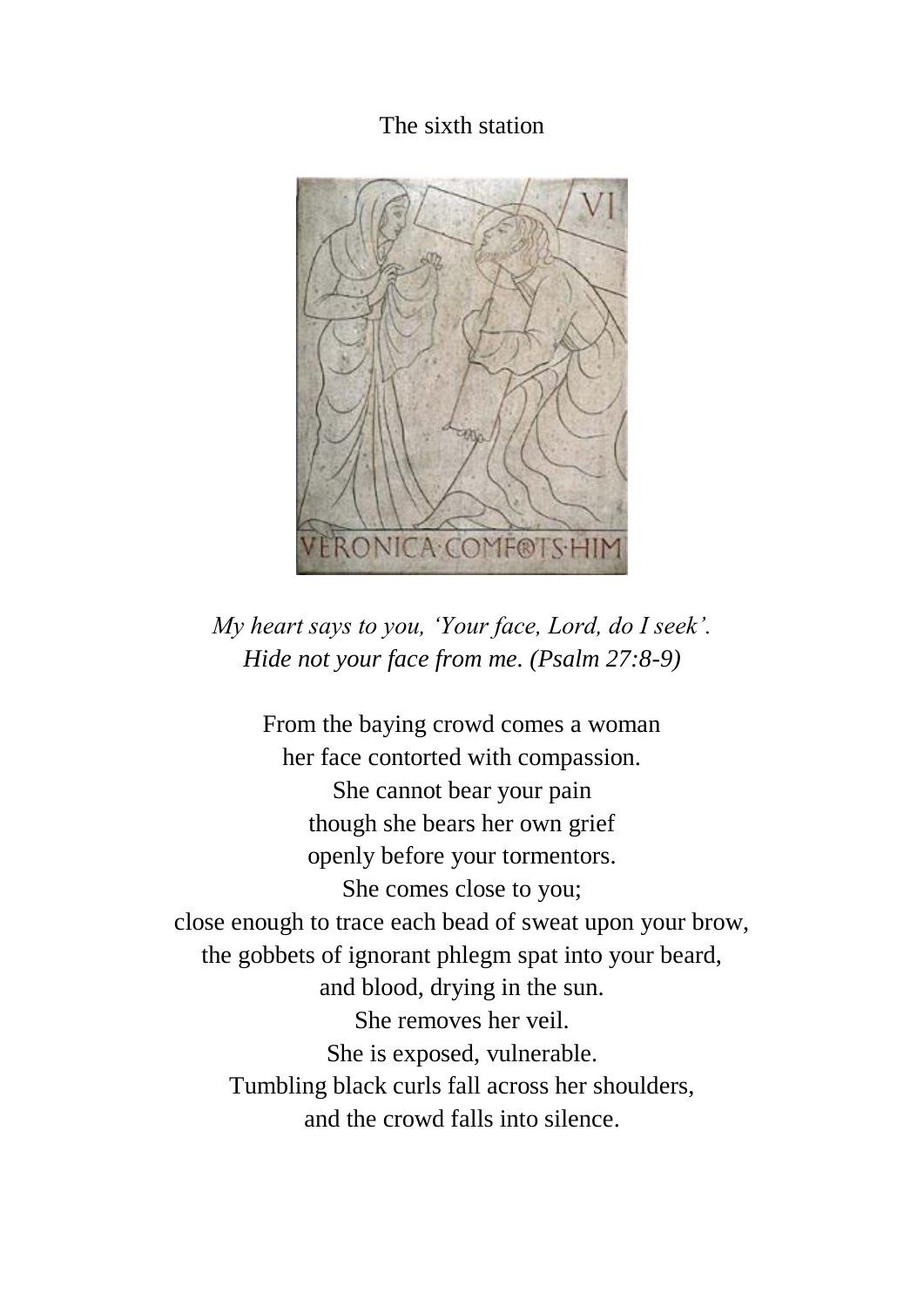The veil of the temple is drawn aside for her and she has seen her God face-to-face. Tenderly she offers the veil in her hand and presses it to your grateful brow.

She …

She holds your pain for a moment. The veil absorbs your pain for a moment and your gift to her in the sweat, the spit, the blood and tears is the recognition of the image of God The face on the veil the image of God in her face.

\*\*\*

Gracious God

We pray for all those who relieve another's pain. For those who will risk themselves out of compassion for another who expose themselves to danger or ridicule. We pray for those individuals and agencies who work in areas of poverty, places of war, famine, disease and disaster. From your grace give us compassion and courage to pull aside the veil of our human nature, that we may bear a resemblance to you, to leave behind comfort, security and obscurity to step out and relieve the pain of others remembering that each one bears your image. Amen.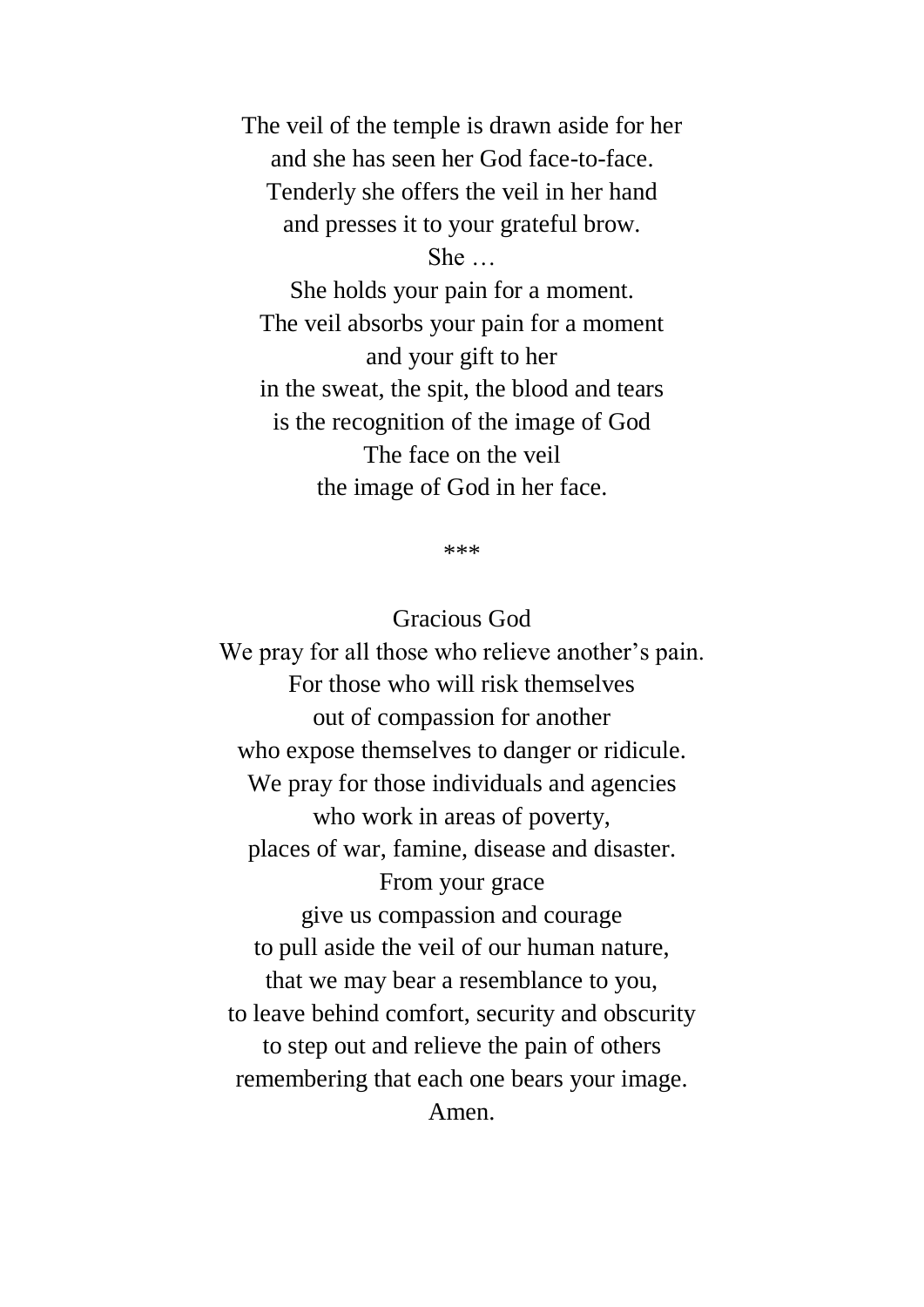The Seventh Station:



*He has blocked my way with hewn stones, he has made my paths crooked. He has made my teeth grind on gravel, and made me cower in ashes. (Lamentations 3:9 &16)*

> Still you stumble, your exhaustion, your pain, the heat. it is too much and again you sink to your knees. You fall forwards on to your hands Your fingers sink into the dust of the earth Out of this you – we – all were fashioned and all will return. The dust sticks to the sweat on the back of your hands and to the hairs on your arm. The shouting starts the jeering, the cruel taunting, What do they see?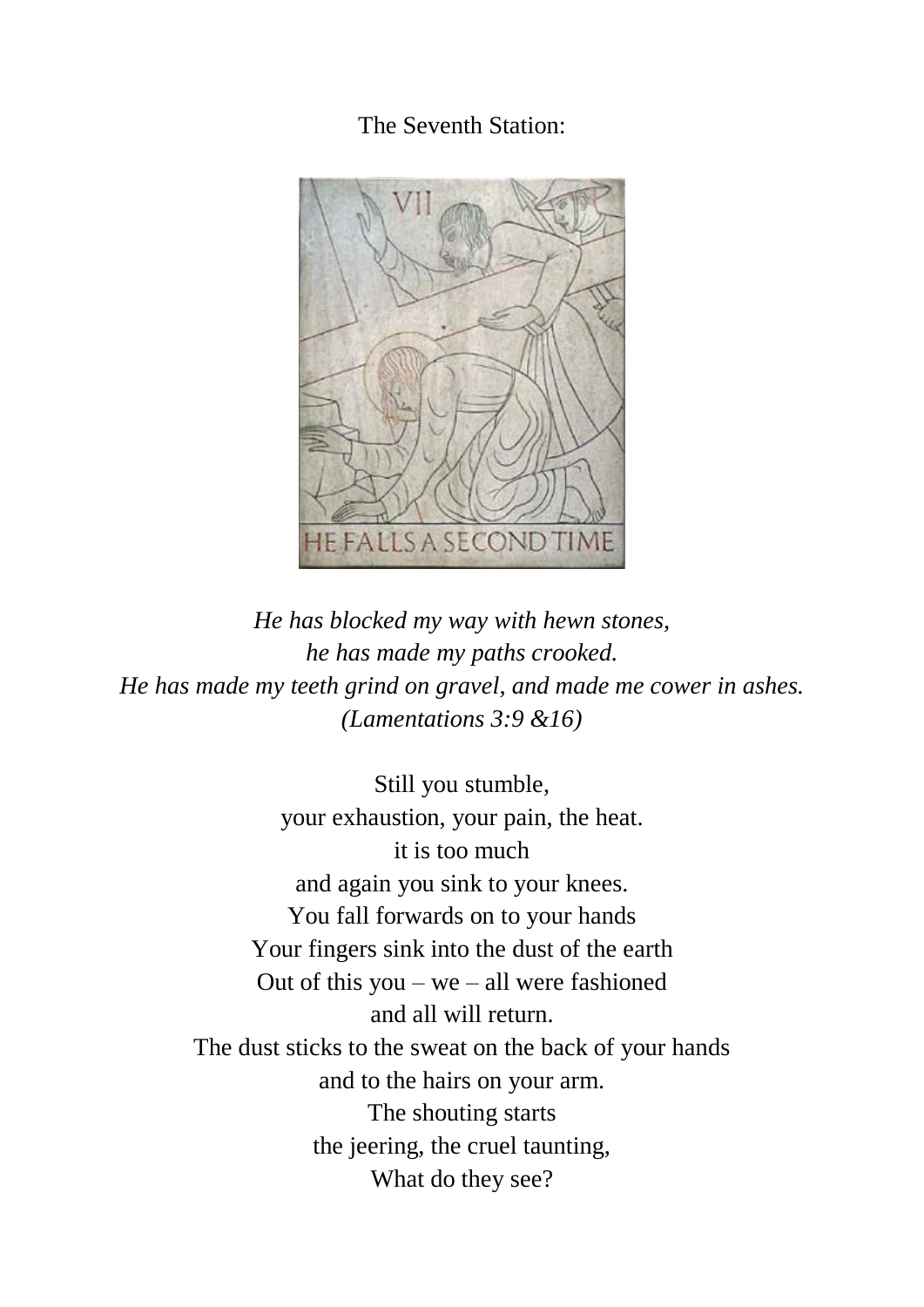The man of sorrows? or the Prince of Peace? The man from Nazareth? Or the Lord of the universe?

\*\*\*

Man of Sorrows Prince of Peace We pray to you For all those who the world believes are fallen away, Those who the world believes cannot make a contribution. Those who feel they are a burden. Those unable to help themselves. The elderly, The vulnerable, The feeble, the feckless, Those who fall because they are weak Those who fall because they are disorientated Those who fall because they are alone. We pray for bruised bodies, for cut knees and split lips We pray for pain and frustration, For tears and loneliness, for feelings of inadequacy and worthlessness. We remember that these are the people who you touched and healed, The people you walked alongside and gave their lives value and meaning. Amen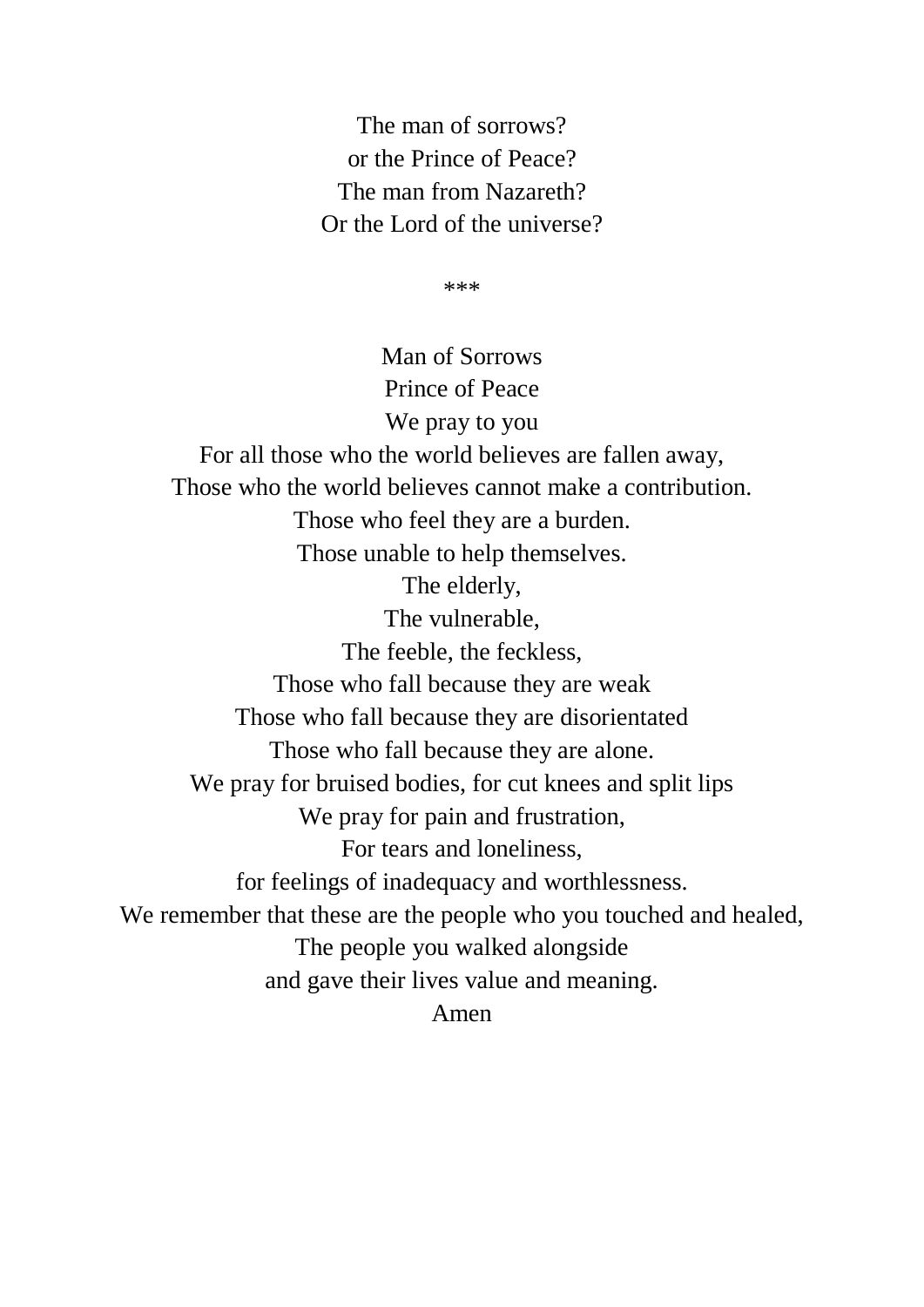# The Eighth Station



*Daughters of Jerusalem, do not weep for me, but weep for yourselves and for your children. (Luke 23:28)*

He spies them in the crowd. These are the women who huddle together wailing, arm-waving, fearful. They watch the world but do not change its course. They wail and they cry but they do not act. Do not weep for me he cries to them, but weep for yourselves and your children because you are doing nothing to make this world better for them. Your compassion is real, but it is misdirected.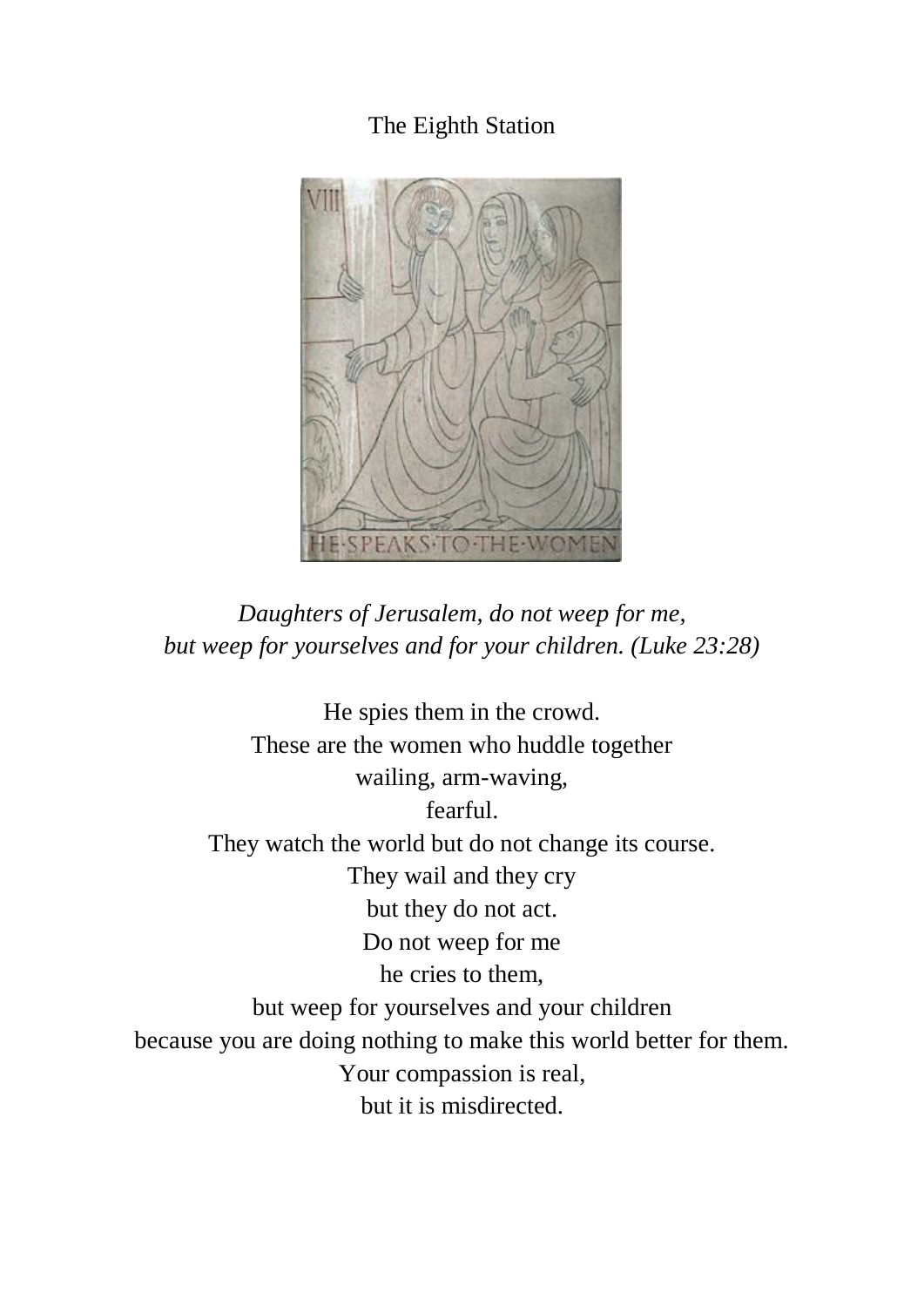Gracious God, forgive us We take for granted those benefits and freedoms which have been hard won for us. We complain but do not act to make changes. Forgive us. Our decisions are informed only by what affects us. We consume at the expense of others. Forgive us Our paths do not cross those of the most vulnerable; we do not speak on their behalf. Forgive us. Daughters of Jerusalem, Weep for yourselves and for your children, Weep for us. Father, forgive us. Amen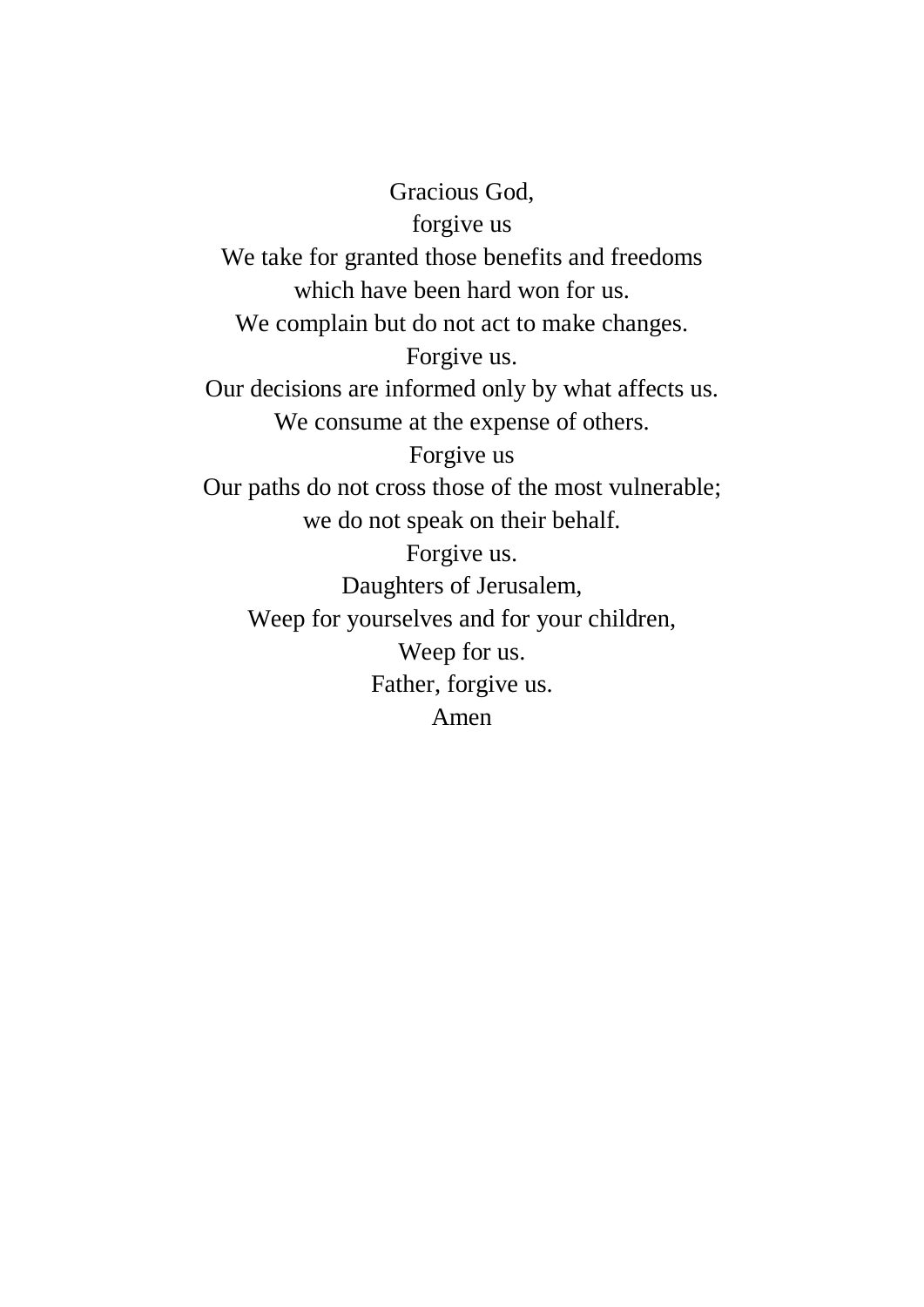# The Ninth Station:



*The Lord will not cast off for ever, but, though he cause grief, he will have compassion, according to the abundance of his steadfast love. (Lamentations 3:31-32)*

> Again You are on your knees. Again The crowd cry out for you to get up. they cannot see the anguish on your face. Deep lines etched in your forehead. Sweat mingled with blood and dust smeared on your cheeks. Your lips white and black with blood. Hair stuck to your head and your face. Your body heaves with each painful breath. The shouting reaches its rising rhythm; Ridicule, mocking, derision and scorn.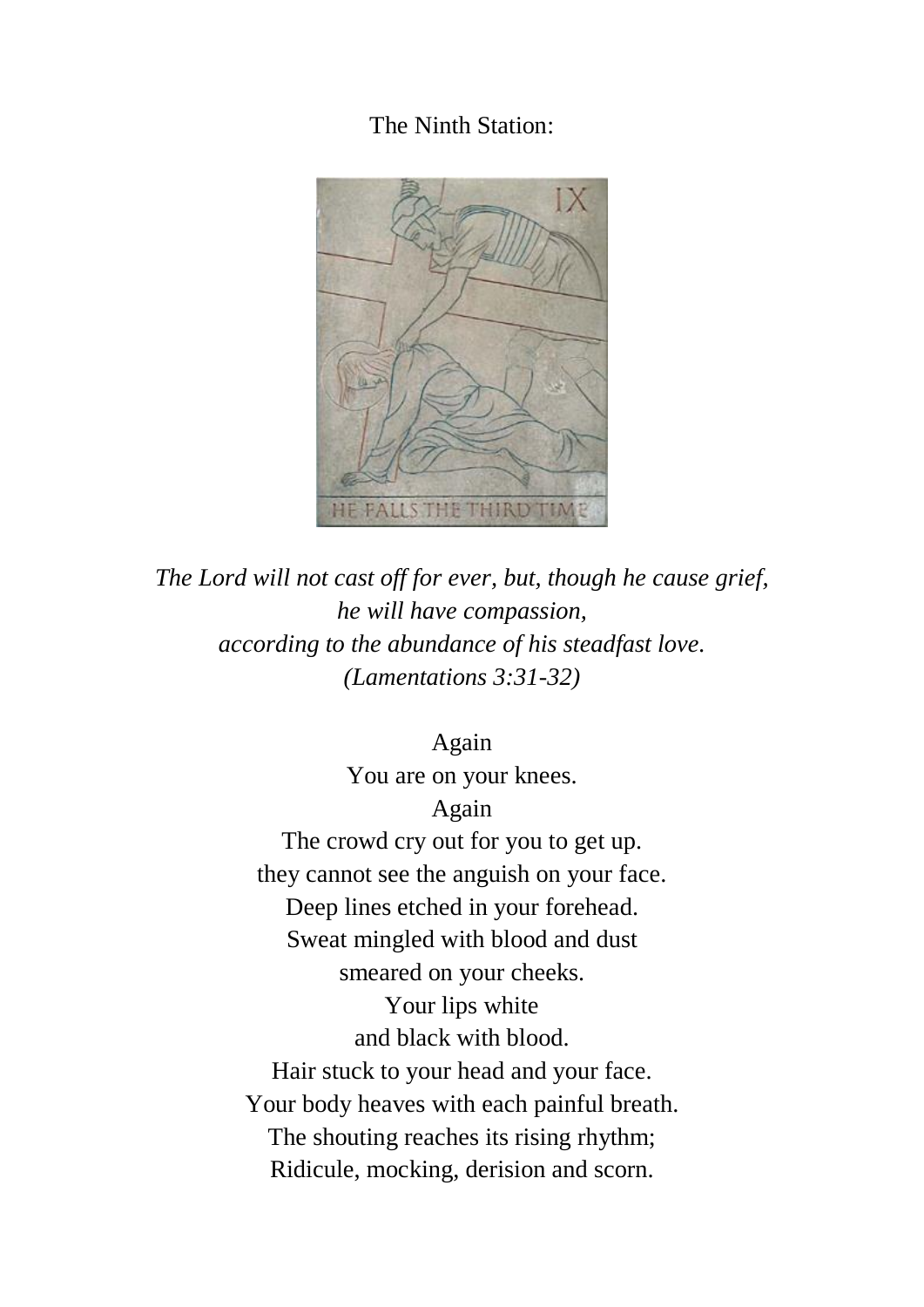They do not know you have chosen this path That you have chosen it for them. The veins on your temple pound as you heave yourself up. You can look them in the face but they cannot meet your eye. You, who can forgive them everything "for they know not what they do." You, who said "I do not condemn you" They who accuse, they who condemn, for they know not what they do.

#### \*\*\*

We pray for the fallen of the world Those condemned by a world "for they know not what they do." We pray for addicts, for alcoholics for adulterers for prostitutes, for squatters, for liars and deceivers, for robbers and thieves, for prisoners, for the homeless, For all those whose lives are messed up. We pray for the grace to see your face in theirs, that we may not condemn, but reach out as you reached out to heal, to befriend and to rehabilitate. Amen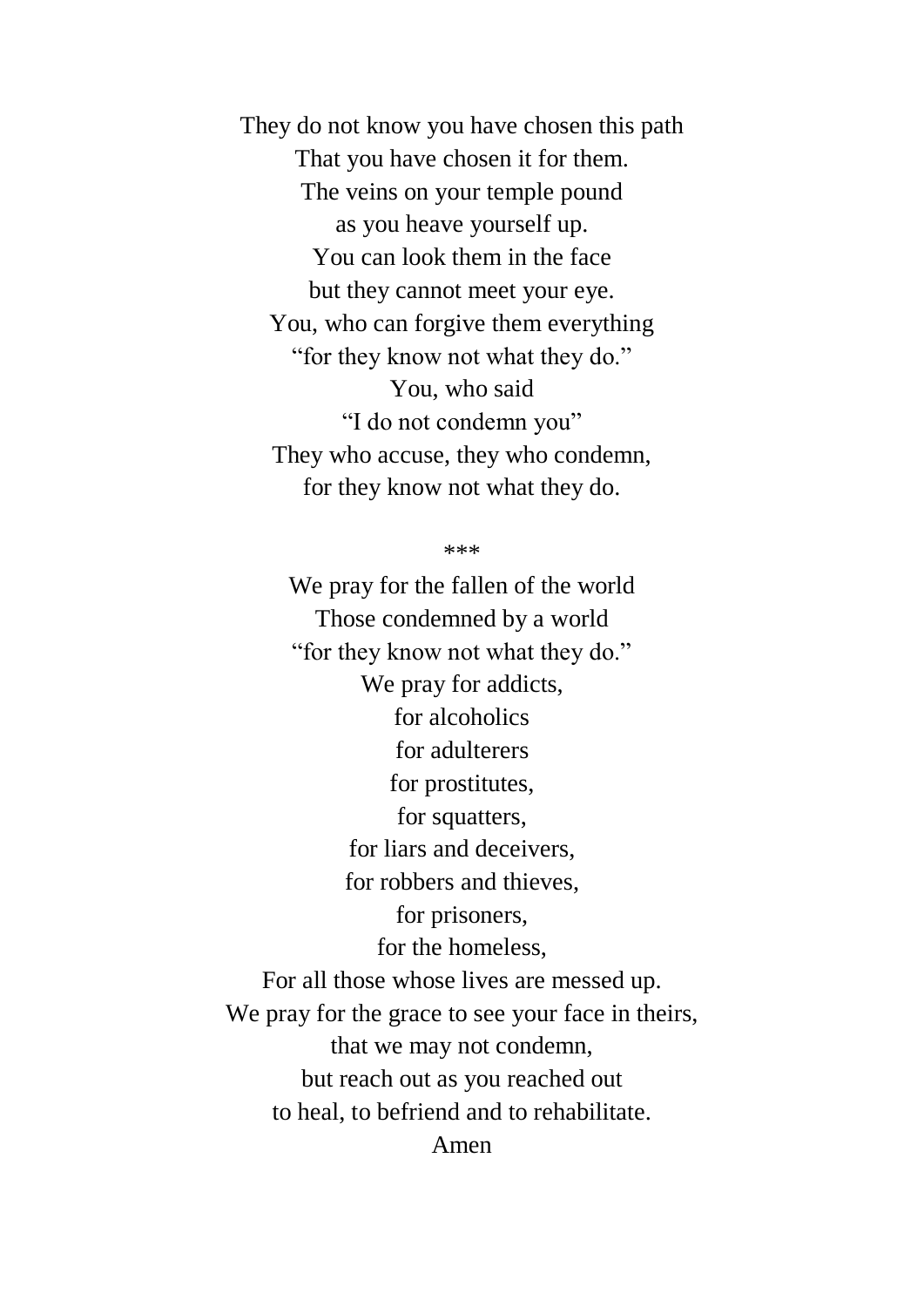# The Tenth Station



*So they said to one another, 'Let us not tear it, but cast lots for it to see who will get it.' (John 19:24)*

The seamless garment worn by the High Priest of heaven, woven from a single thread and stuck with blood and sweat to shoulders scarred with vicious stripes. What do they care as they strip it from you? What do they see of your humiliation; A naked Adam preparing to return to paradise? A man made in the image of God? A garment soiled with the blood outpoured, but worth the toss of the dice. The blood can be washed away without a trace.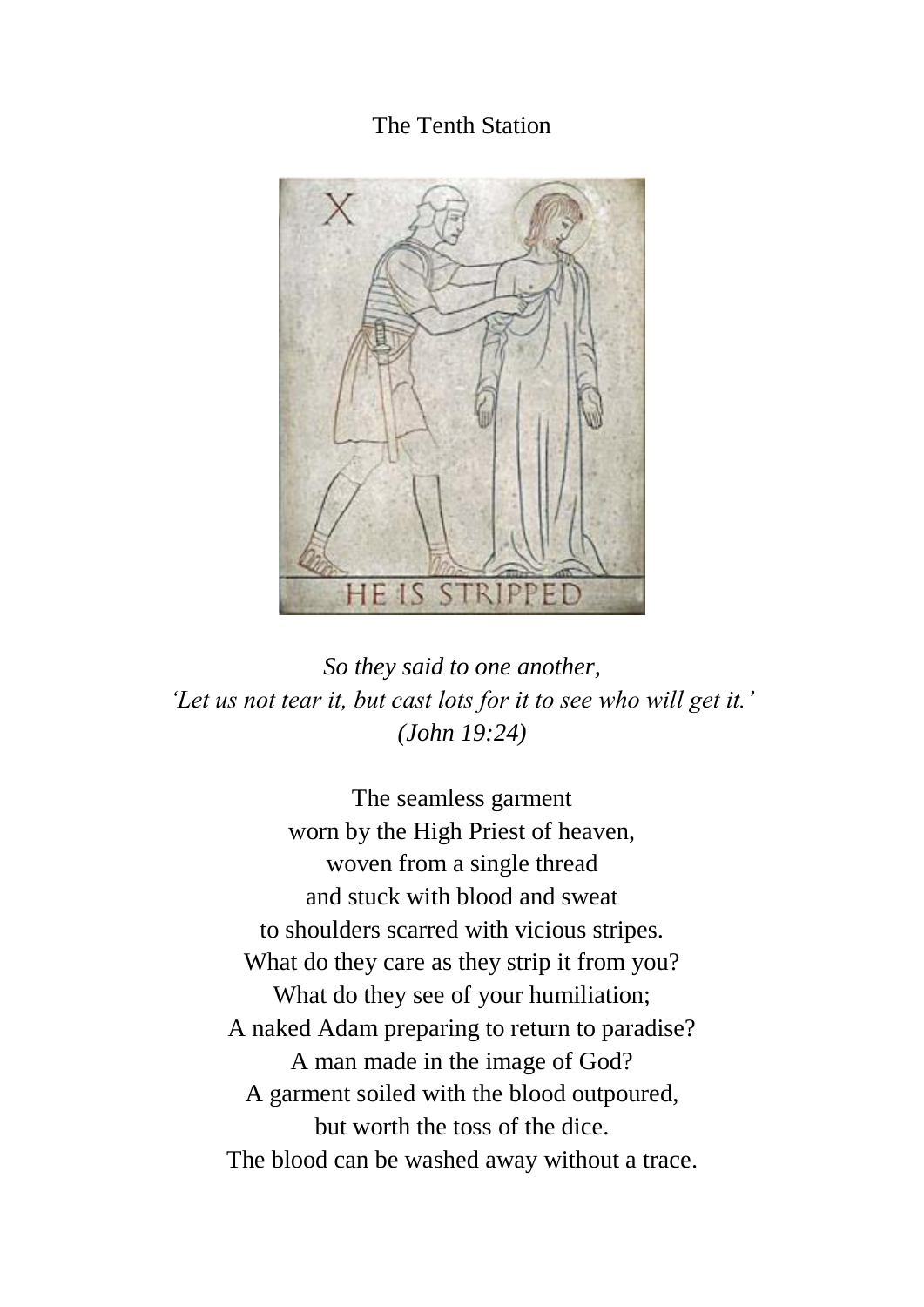But can you lose the memory of his face? We pray for those who are stripped of their dignity and self-worth through cruel abuse, those whose bodies have been violated, those whose minds have been tormented with cruel words, those bought and sold as chattels, those made to feel worthless by those who need to feel worthy, those unfairly imprisoned and those victimised for their difference out of indifference. Give us compassion and courage to be alongside those who suffer and to speak out against unkindness and cruelty. Turn the hearts of tormentors that they may see your image in every man, woman and child. Amen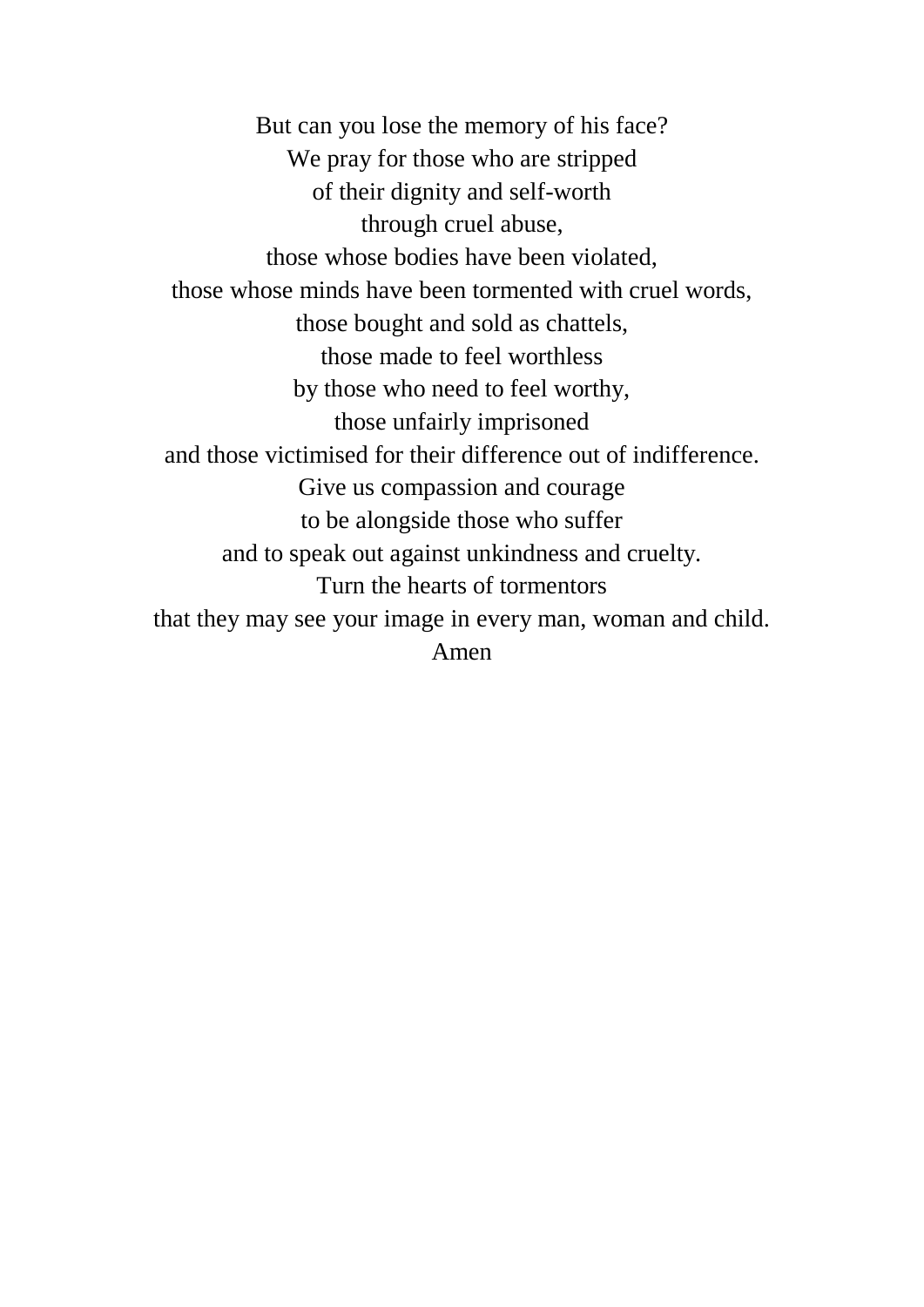The Eleventh Station:



*He is the King of Israel; let him come down now from the Cross and we will believe in him. (Matthew 27:42)*

And so you reach the place of the skull. Golgotha. They take the cross from you and lay it on the ground. You are spared a few moments of respite from your load. Your hair is stuck to your face and head with sweat and blood. They spit on the ground. You do not flinch but stare at them. Is it fear or hatred they feel? They push you to your knees and manhandle you on to the cross. Then it begins … That dreadful pounding … blow after blow as they hammer the nails into your hands and feet.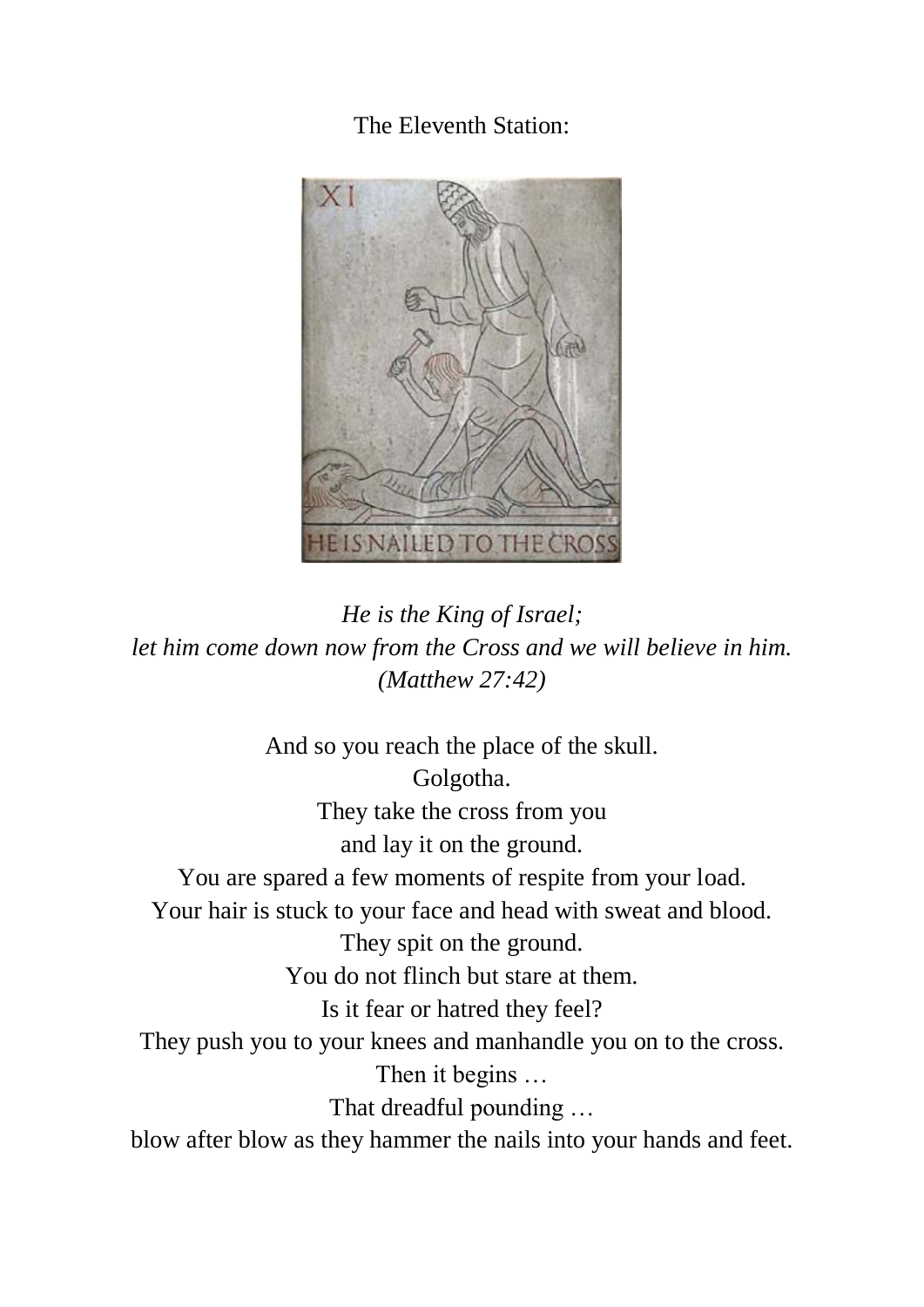At first you wince with each strike But then - then perhaps the pain is so overwhelming; the blows are indistinguishable. Your eyes are closed closed against the day against the pain against the crowd Those who despise you and those you love. Then you are raised up raised up to die and to live … for they know not what they do.

\*\*\*

We pray for those on whom pain is inflicted and for those who inflict pain on others. For the victims of war, the maimed and injured, the dispossessed, the refugee, the orphaned child, the childless parent. For prisoners of conscience, those tortured for their beliefs. For those involved in street violence and gang warfare. For partners, parents and children who abuse one another. For children bullied in the playground. For adults abused and bullied at work. Man of sorrows  $-$  you are acquainted with their grief, give them knowledge of your loving, healing presence and grant them your peace. Help us to become the voices of those who have no voice to say and do all we can to bring peace. Amen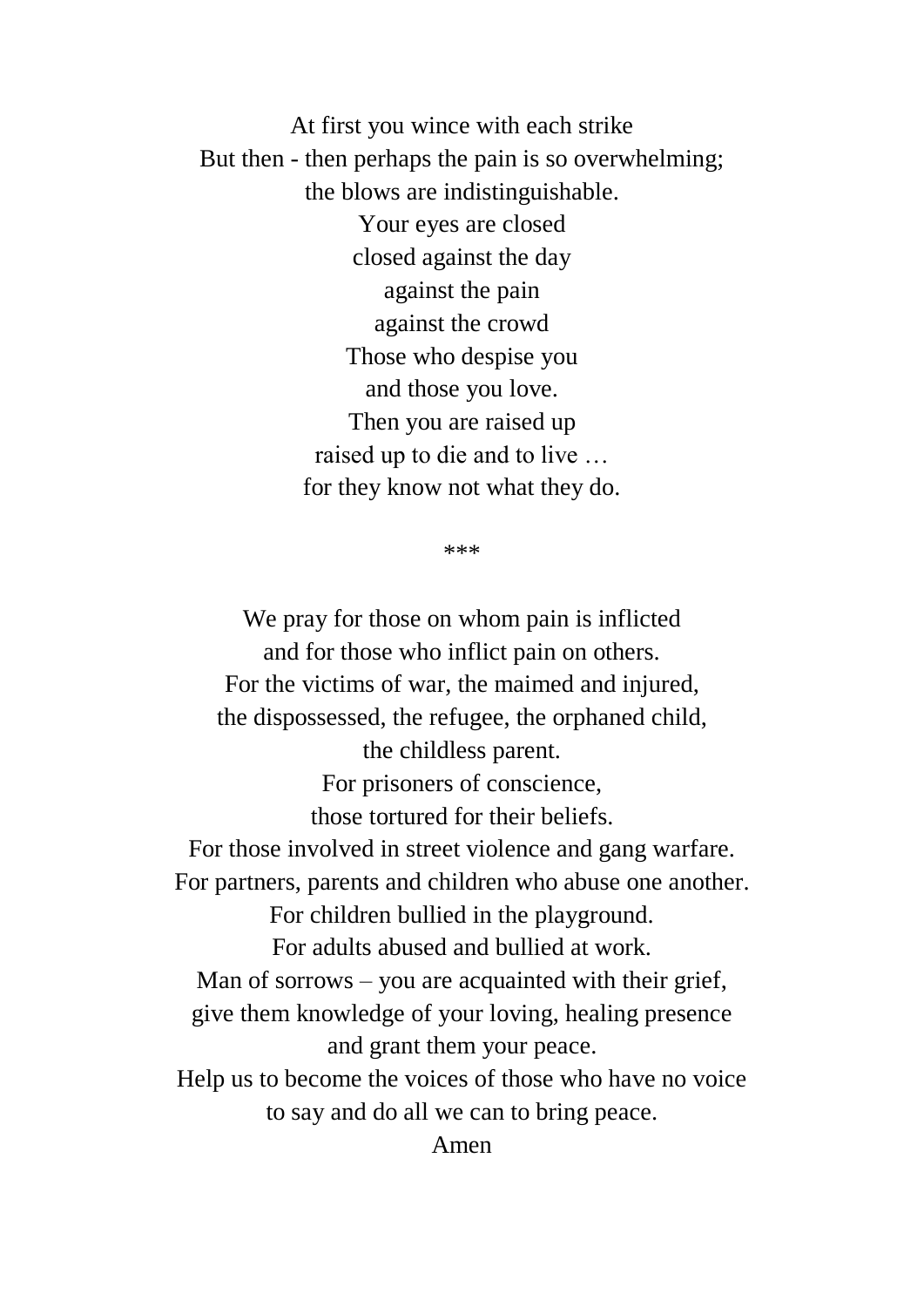# The Twelfth Station



*Now from the sixth hour there was darkness over all the land until the ninth hour. And about the ninth hour Jesus cried with a loud voice, "Eli, Eli, lama sabachthani?" That is, "My God, my God, why have you forsaken me?" (Matthew 27:45-46)*

They cling to one another pairs of followers and friends knuckles white with anticipation, grief and disbelief. Your mother and the one whom you love taking in the white face, the black, retreating eyes and colourless lips. Your breath, that ancient *Ruach*, which hovered over the waters of creation and breathed life into Adam is faint with approaching death, but still the Word of God speaks life.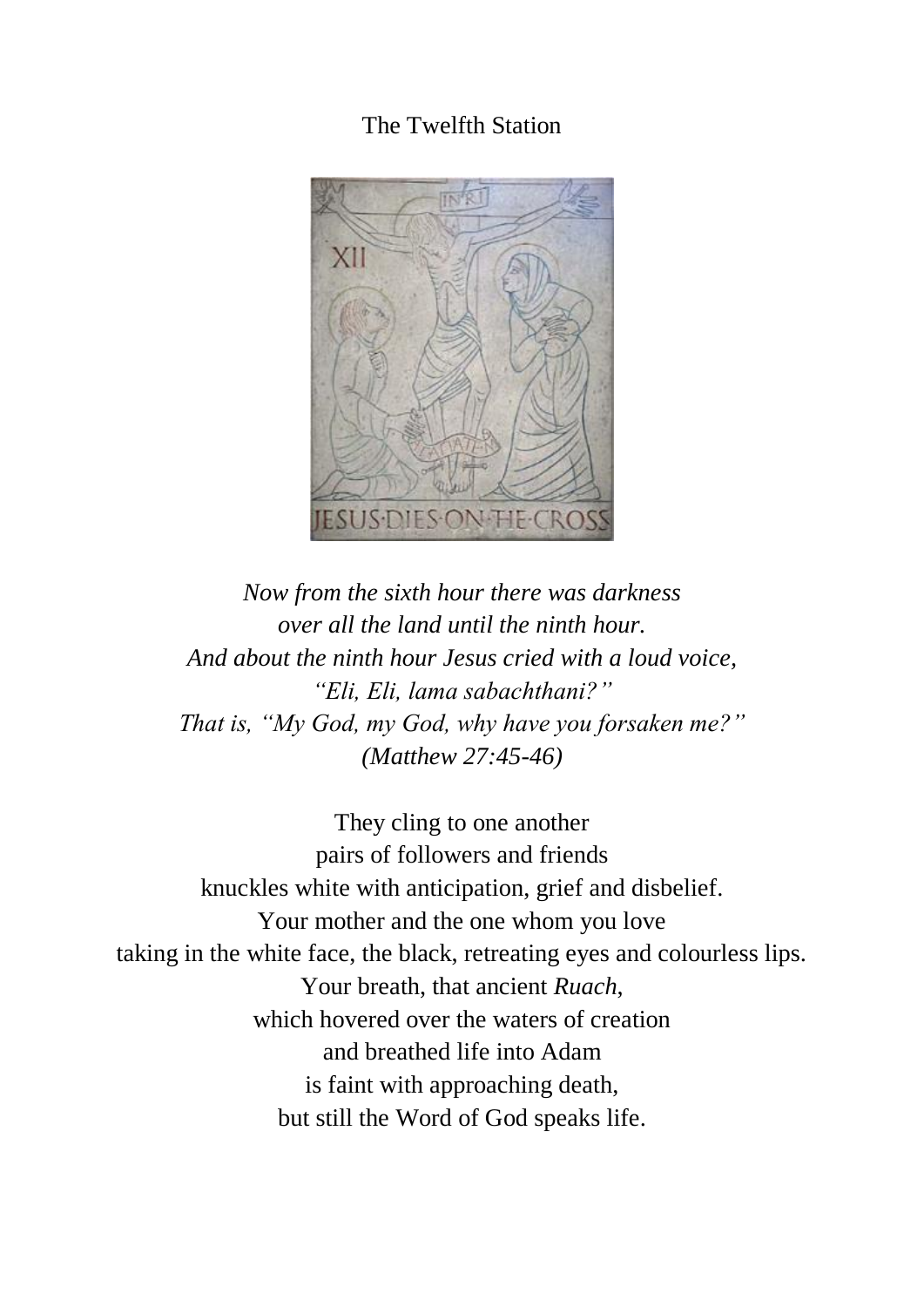'Woman your son' - and to him 'Behold, your mother.' You, who called the thirsty to you, who promised rivers of living water, now you are thirsty, and they give you sour wine. And then, your Spirit leaves you not taken from you, but freely given breathed at last as a gift for all humankind. A soldier pierces your side with a spear and from the wound flows blood and water mingled. The perfumed one wails. The wind moans and even the wood of the cross rasps and groans. It is finished.

\*\*\*

We pray for the dying. For those in pain or filled with fear. Be with those who are alone separated from loved ones and those who have no one to pray for them, except as we pray. We pray for those who wait, who watch and pray. Support us, O Lord, all the day long of this troublous life, until the shadows lengthen and the evening comes, the busy world is hushed, the fever of life is over and our work is done. Then, Lord, in your mercy grant us a safe lodging, a holy rest, and peace at the last; through Christ our Lord. Amen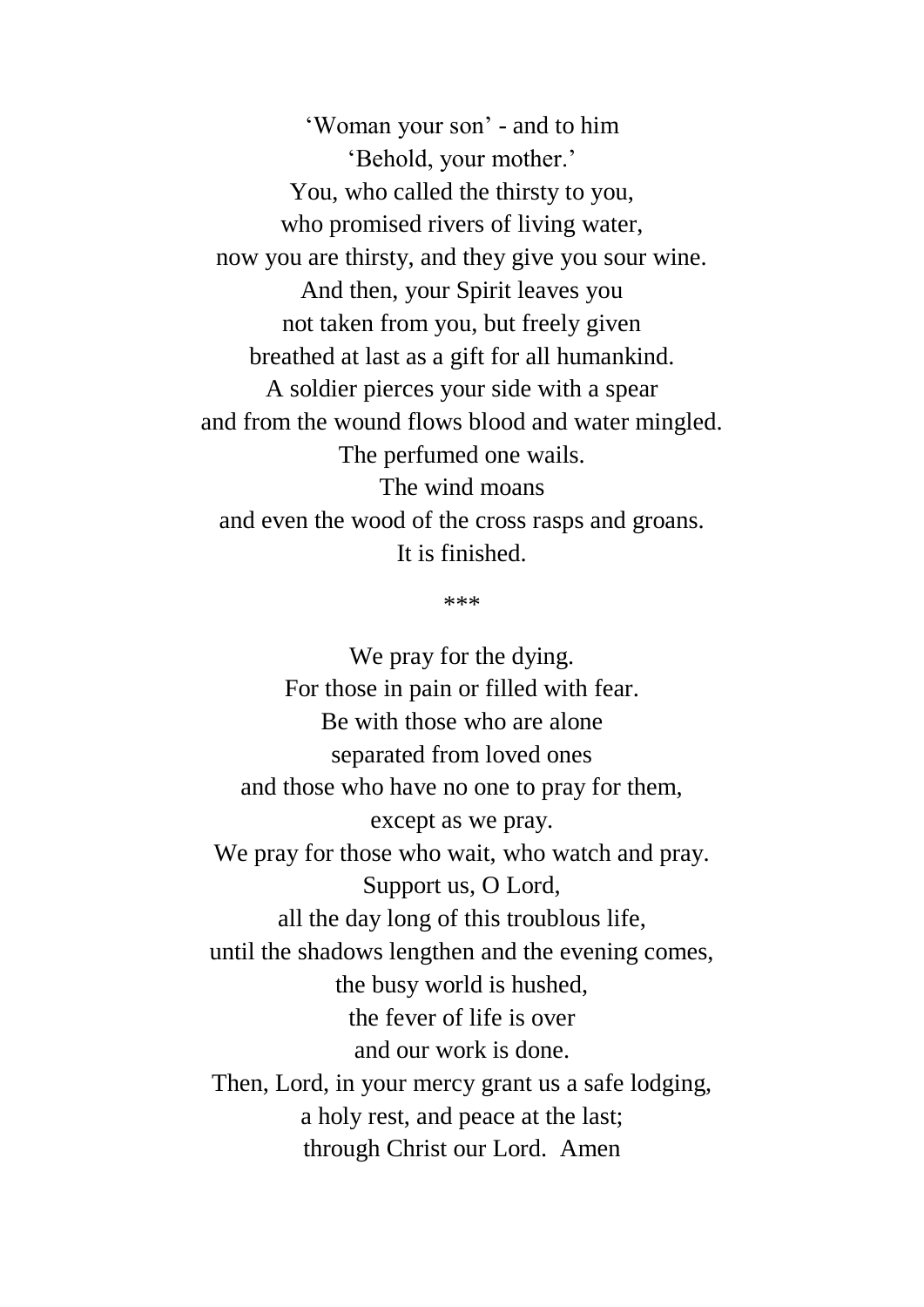The Thirteenth Station:



*When evening had come …Joseph of Arimathea … went boldly to Pilate and asked for the body of Jesus (Mark 15:42-43)*

> The baying crowds have gone and the day is cooler. The breeze stirs the linen around your waist and even the dusty hairs on your oh-so-still legs. Dust and mud, dust and blood, mingled on your feet Those who are left huddle together unable to take their eyes from you. Filled with disbelief it is over for them. All the dreams unfulfilled and all that remains is dust and ashes and a lifeless corpse. There is one thing left to do for you. One final gift.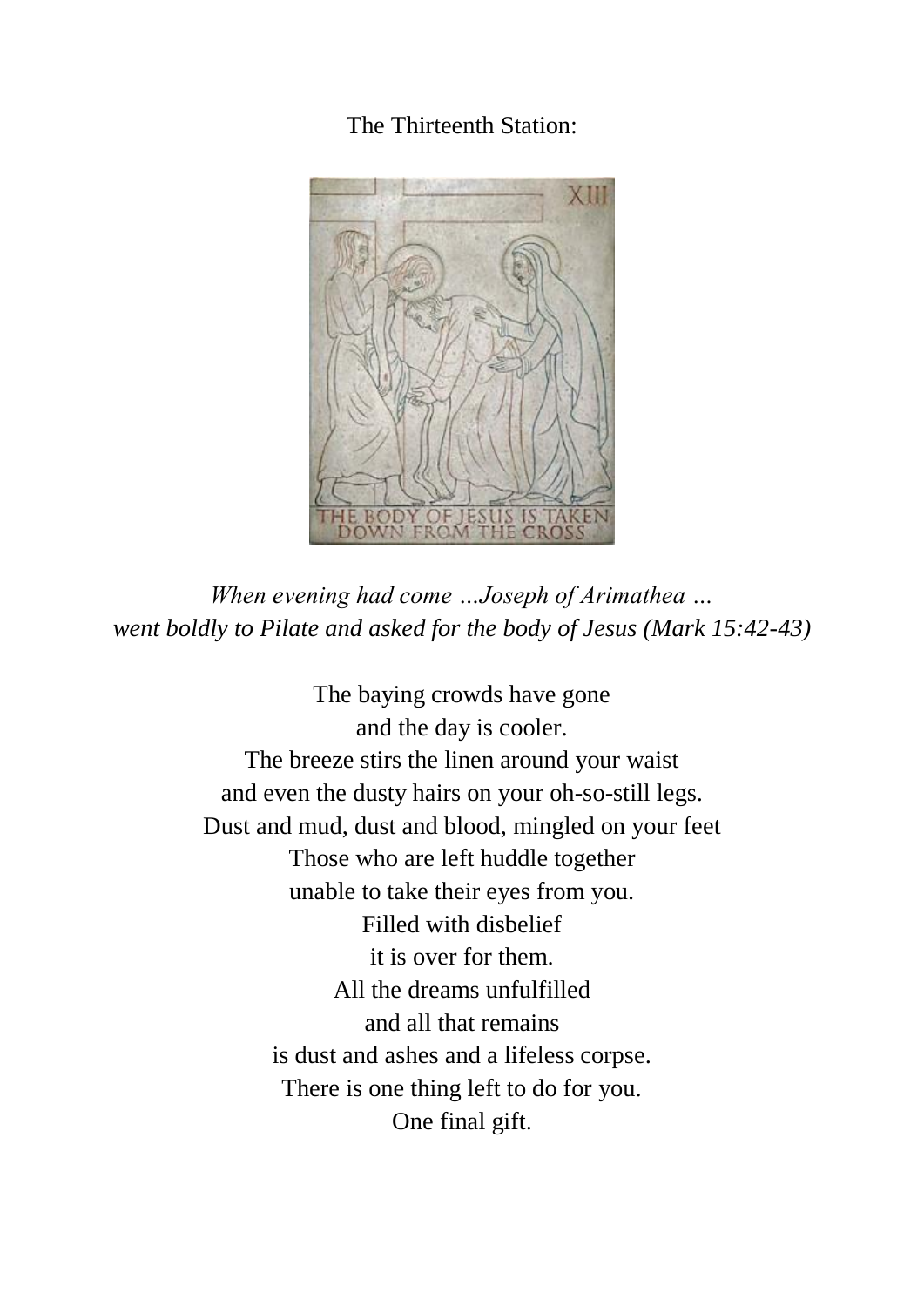And so your body is received into loving arms. At last your brow is wiped, Your blood-stained hair is washed clean with tears And the hair, still fragrant from the precious ointment wiped away from your feet, is spread across you in great sorrow. They are lost, bewildered, disorientated. They must wait two more days before they are restored to themselves.

\*\*\*

We offer our prayers for all those who mourn We weep with those who weep with sorrow. We pray for those who are lost, bewildered, disorientated with grief, for those who are accompanying someone on their final journey. We pray for all those who must do those 'last things' for ones they love. For those arranging funerals, carrying out last wishes, dealing with the physicalities left behind, or making memorials. We offer up our own griefs and pray that we may all know the healing power of your love the restoring power of your love and that nothing in life or death can separate us from that love. Amen.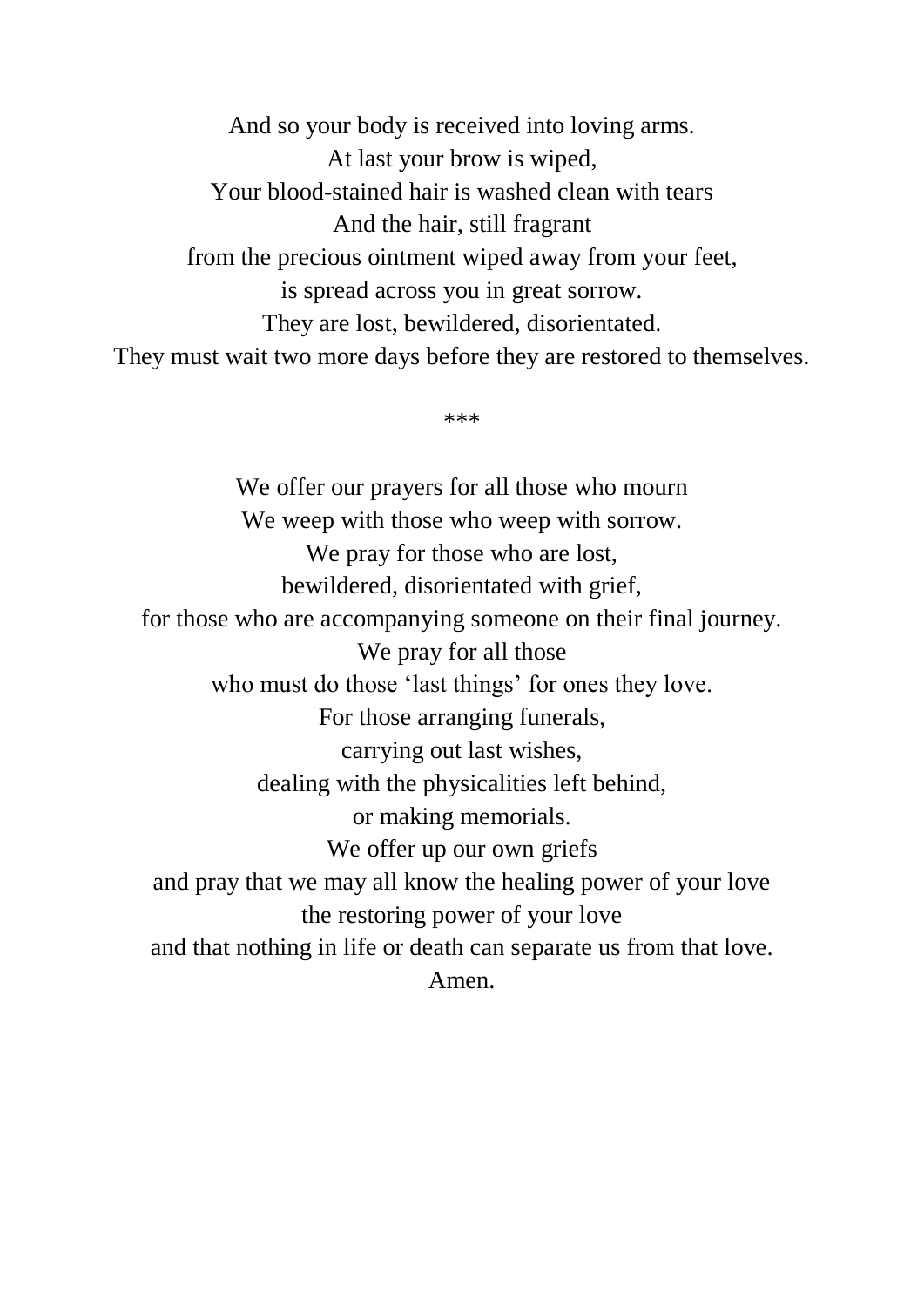# The Fourteenth Station



*They took the body of Jesus and wrapped it with the spices in linen cloths … Now there was a garden in the place where he was crucified, and in the garden there was a new tomb in which no one had ever been laid. And so … they laid Jesus there. (John 19:40-42)*

There is nothing left.

Their world has been hollowed out and filled with sickening grief; Hopes and dreams hammered through by iron nails. Those hands that received you will smear fragrant oil on limbs that cannot feel, wipe blood from the broken brow, their lips will kiss the unseeing eyes and whisper and weep into silent ears; lifeless, pointless acts of love to soothe their pain on his body. And so…they laid Jesus there, the light of the universe extinguished, diminished into the darkness of a rock-hewn tomb. Death has come again to the garden. The serpent coils itself around a tree..